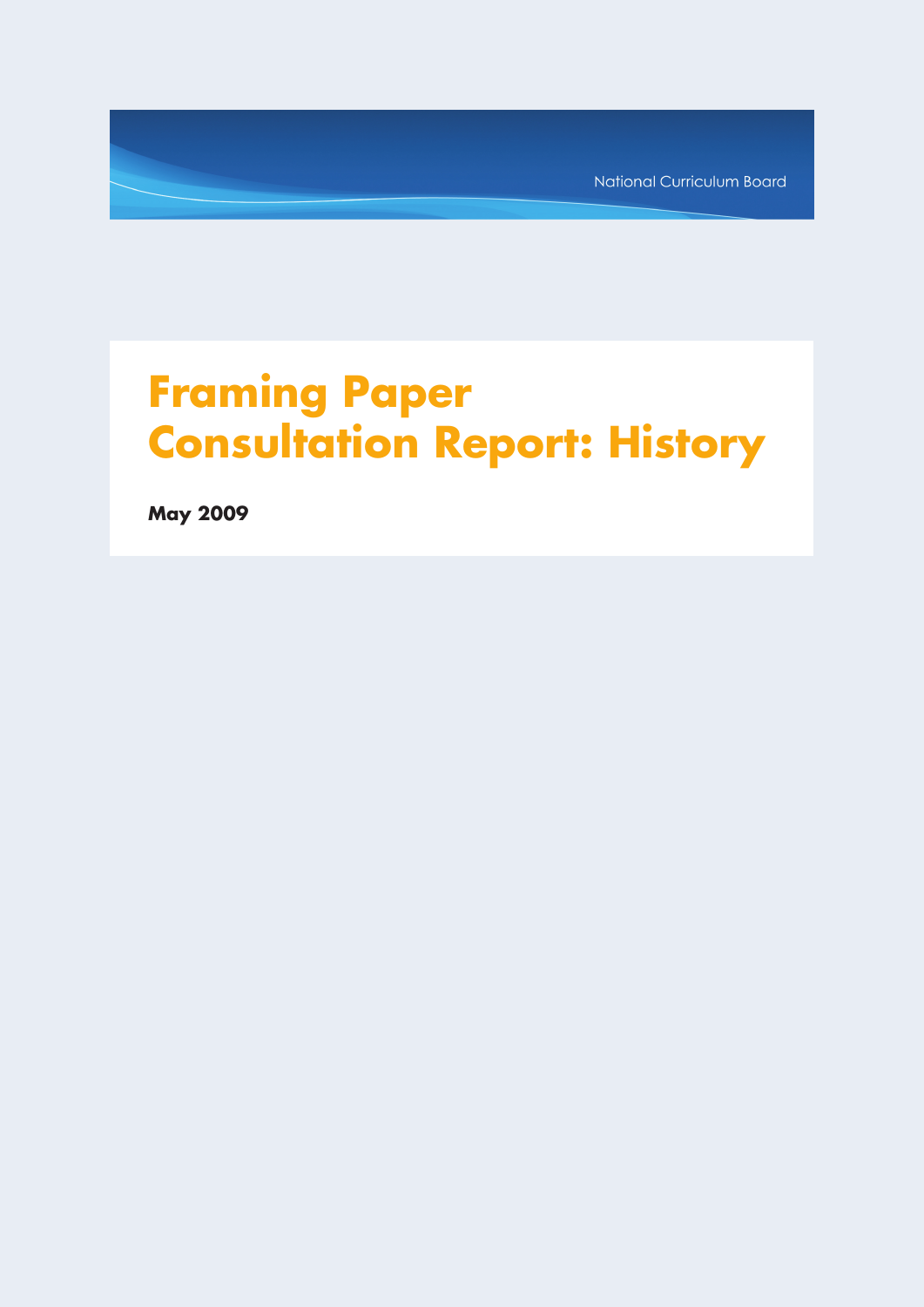# **COPYRIGHT**

© Commonwealth of Australia 2009

This work is copyright. You may download, display, print and reproduce this material in unaltered form only (retaining this notice) for your personal, non-commercial use or use within your organisation. All other rights are reserved. Requests and inquiries concerning reproduction and rights should be addressed to:

Commonwealth Copyright Administration Copyright Law Branch Attorney-General's Department Robert Garran Offices National Circuit Barton ACT 2600 Fax: 02 6250 5989

or submitted via the copyright request form on the website http://www.ag.gov.au/cca.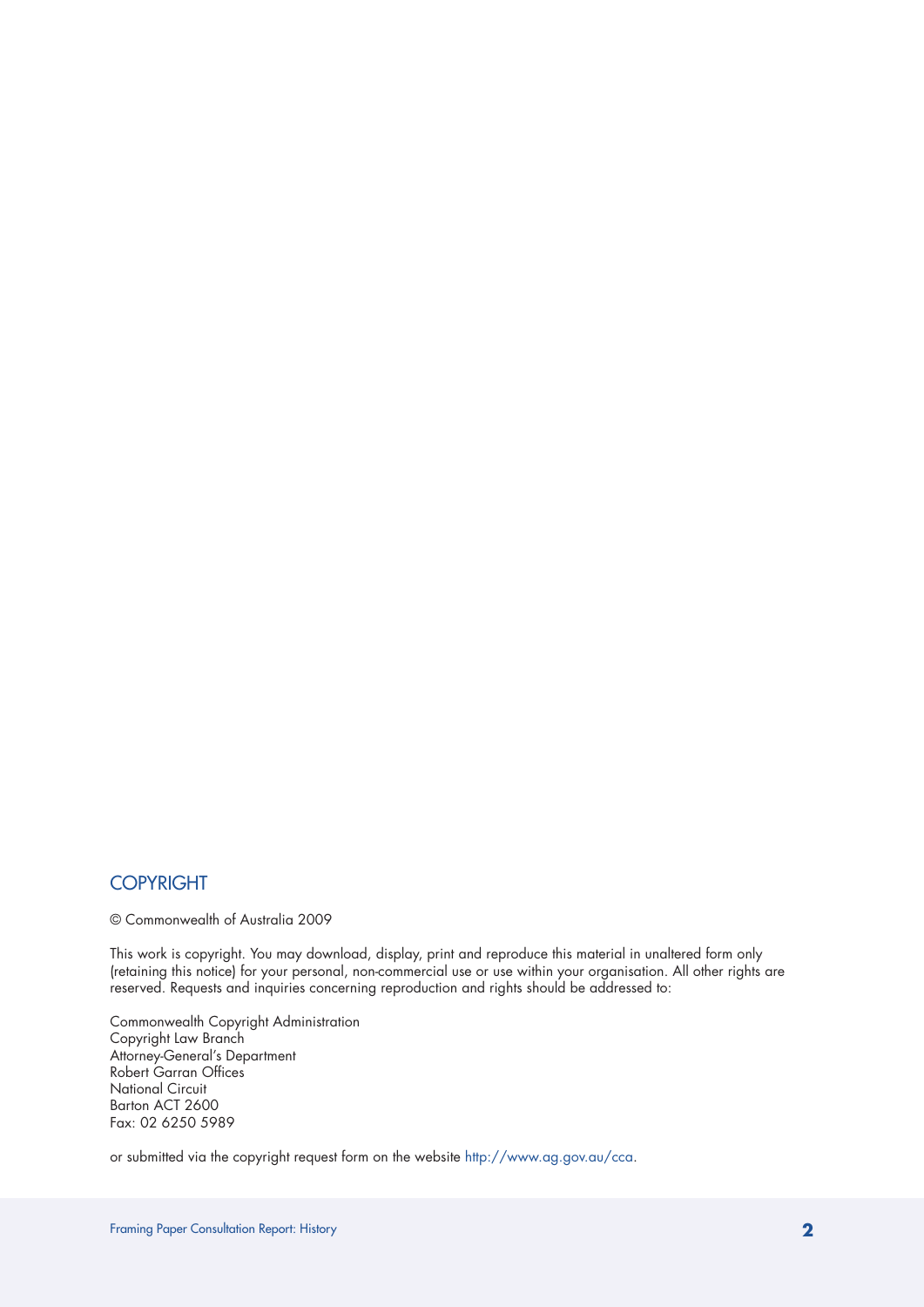# **CONTENTS**

| $\mathbf{1}$ | Introduction                                                      | 3   |
|--------------|-------------------------------------------------------------------|-----|
| 2.           | <b>Consultation</b>                                               | з   |
| 3.           | Feedback affirming the directions in the History Framing Paper    | - 5 |
| 4.           | <b>Feedback requiring further examination</b>                     | 6   |
| 5.           | Addressing feedback requiring further examination                 | 11. |
| 6.           | <b>Summary of submissions</b>                                     | 16  |
| 7.           | Appendix: What the community said in response<br>to NCB questions |     |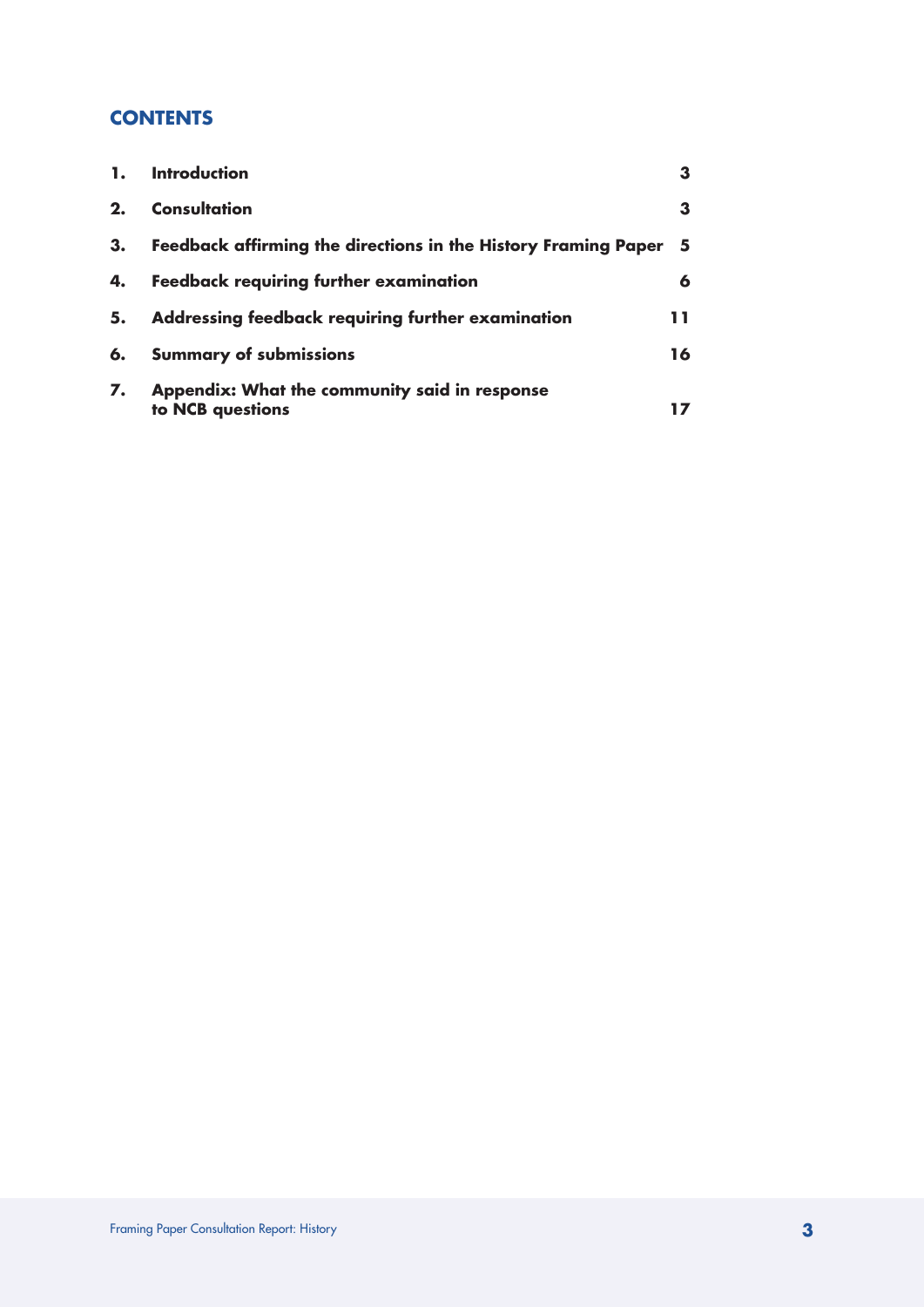# **1. Introduction**

The National Curriculum Board has been charged with developing a single, world-class national curriculum for all Australian students from Kindergarten to Year 12, starting with the key learning areas of English, mathematics, the sciences and history.

On 20 November 2008, the National Curriculum Board released for public consultation the set of curriculum framing papers for English, mathematics, the sciences and history. The consultation period officially closed on 28 February 2008. The purpose of the consultation was to obtain feedback from stakeholders that would inform the rewriting of the framing papers to the point where they would be foundational documents for writing the national curriculum.

The framing papers were developed from advice obtained through an extensive consultation process involving national forums, guidance from individual experts and focus groups, input from teachers and academics, and direct feedback through the Board's website.

This report provides a brief description of the consultation process, the process of data analysis, and a summary of the analysis of all feedback received. The summary analysis outlines affirmations for the directions in the framing papers, and matters requiring further examination.

The feedback analysis is representative of more than 1100 responses, 302 of which were in relation to the history Framing Paper. Feedback was received in two forms – via completion of surveys (most through online lodgement) responding to questions asked by the Board, and via formal submissions lodged either electronically or by mail. It represents the contributions of education authorities, professional education associations, individual educators, business and industry, community groups and individuals. The report also provides tabulated data indicating the spread of responses across the many stakeholder groups.

The Board acknowledges with appreciation the contributions of all respondents to the consultation. Many written submissions were extraordinarily detailed, while others provided briefer more indicative input, clearly waiting to contribute further as the curriculum writing process gets under way.

# **2. Consultation**

# **Process**

The National Curriculum Board has committed to an open curriculum development process with substantial consultation with the profession and the public. Stakeholder groups include government, education authorities (national, state and territory, government, Catholic and Independent, and local school authorities where such bodies exist), parent bodies, professional educational associations, academics, business and industry groups, wider community groups and interested individuals from the wider community.

The Board's primary consultation instrument was a survey seeking stakeholder responses to questions posed by the Board in relation to each framing paper. The survey instrument was placed on the Board's website to permit online completion and lodgement. Respondents for whom this was not suitable chose to either mail, email to the Board's feedback box (feedback@ncb.org.au) or fax the survey responses in to the Board.

Many stakeholders chose to respond by preparing formal submissions. These were received by the Board through mail, email or fax.

All online survey responses and submissions through the Board's electronic feedback mailbox triggered an immediate electronic message of acknowledgment and appreciation for the contribution. All other submissions were responded to individually by staff of the Office of the Board.

Section 5 of this report contains a summary of framing paper survey responses and submissions by respondent group.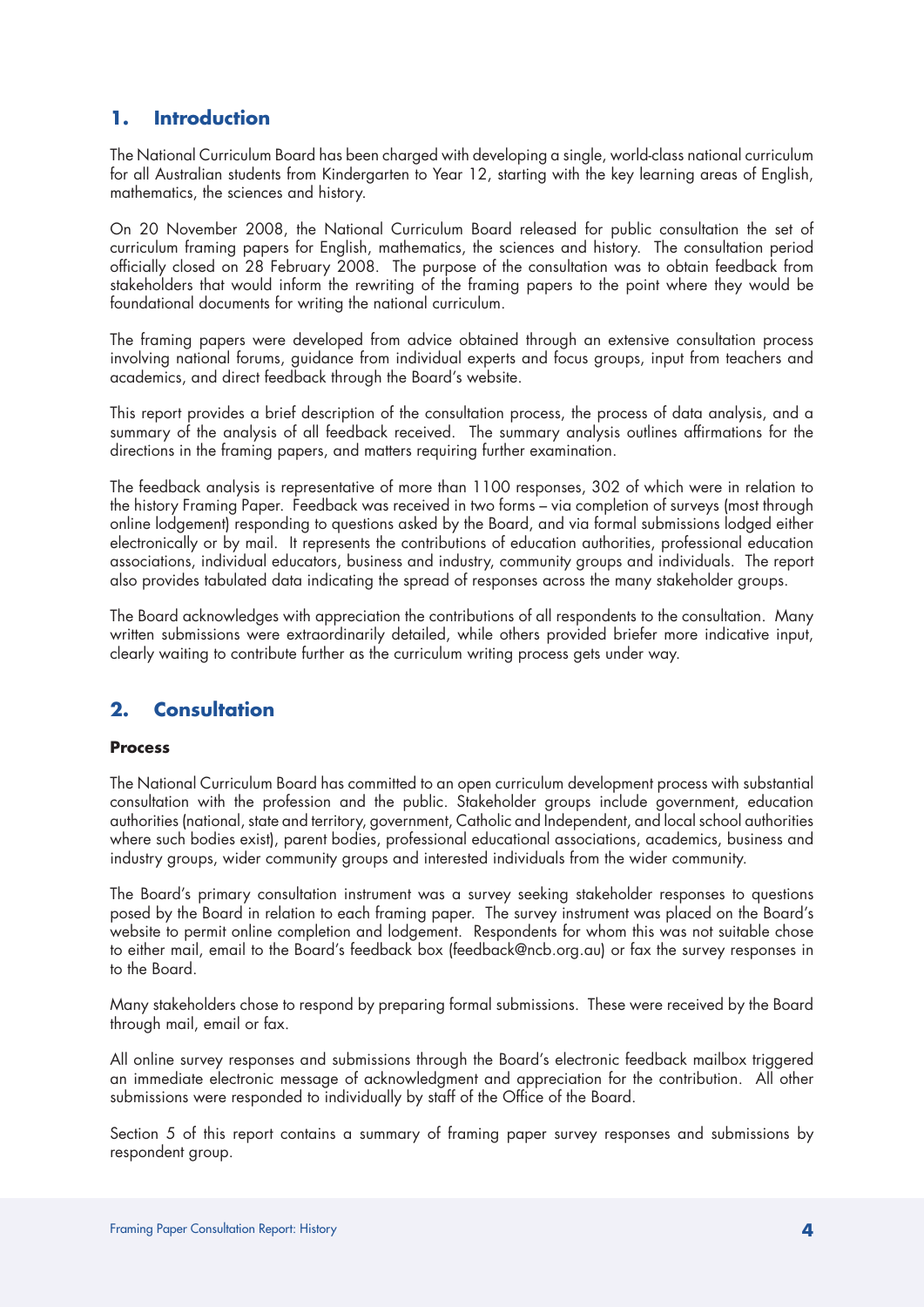The consultation period officially closed on 28 February 2009. At this point in time, the online survey environment was closed. However, significant numbers of responses continued to flow in after that date, and were being entered into the data base as late as the end of March. During March, a gap analysis of major stakeholders was prepared, and direct contact was made with those stakeholders, to ensure that submissions were still forthcoming and would be taken into account in the data analysis process.

In addition to this formal consultation process, a range of consultation forums were held to ensure that specific concerns also within the Board's curriculum development responsibilities are met. These include:

- equity and diversity
- futures-orientation
- stages of schooling
- continua for literacy, numeracy and ICT
- needs of Indigenous children and incorporation of Indigenous perspectives
- Asia-literacy and
- sustainability.

# **Data Analysis**

Upon receipt, every submission and survey response was formally recorded. Those not received through the online process were either scanned (in the case of submissions) or entered manually into the database. A single record of the details of all responses was updated as they were received and weekly summary reports prepared.

Every submission was read by relevant Board staff, and a summary of significant points in each submission was noted for consideration in the collation and analysis of the data. At the same time, the full text of all submissions was recorded for analysis.

The outcomes of the data analysis have been documented in two main forms – feedback that affirms the directions (broad and specific) of the individual framing papers, and feedback that indicates matters that require further examination. In the latter case, additional processes have been put in place to conduct that further examination.

From the data analysis, major affirmations and major areas for examination have been identified in the report. These have been identified both by the strength and frequency of their presence in the responses. Minority insights from individuals or groups of respondents were respectfully taken into account but may not necessarily appear in the report. This does not indicate a rejection of their value as contributions, but recognition of the major directions and concerns emanating from the larger body of data.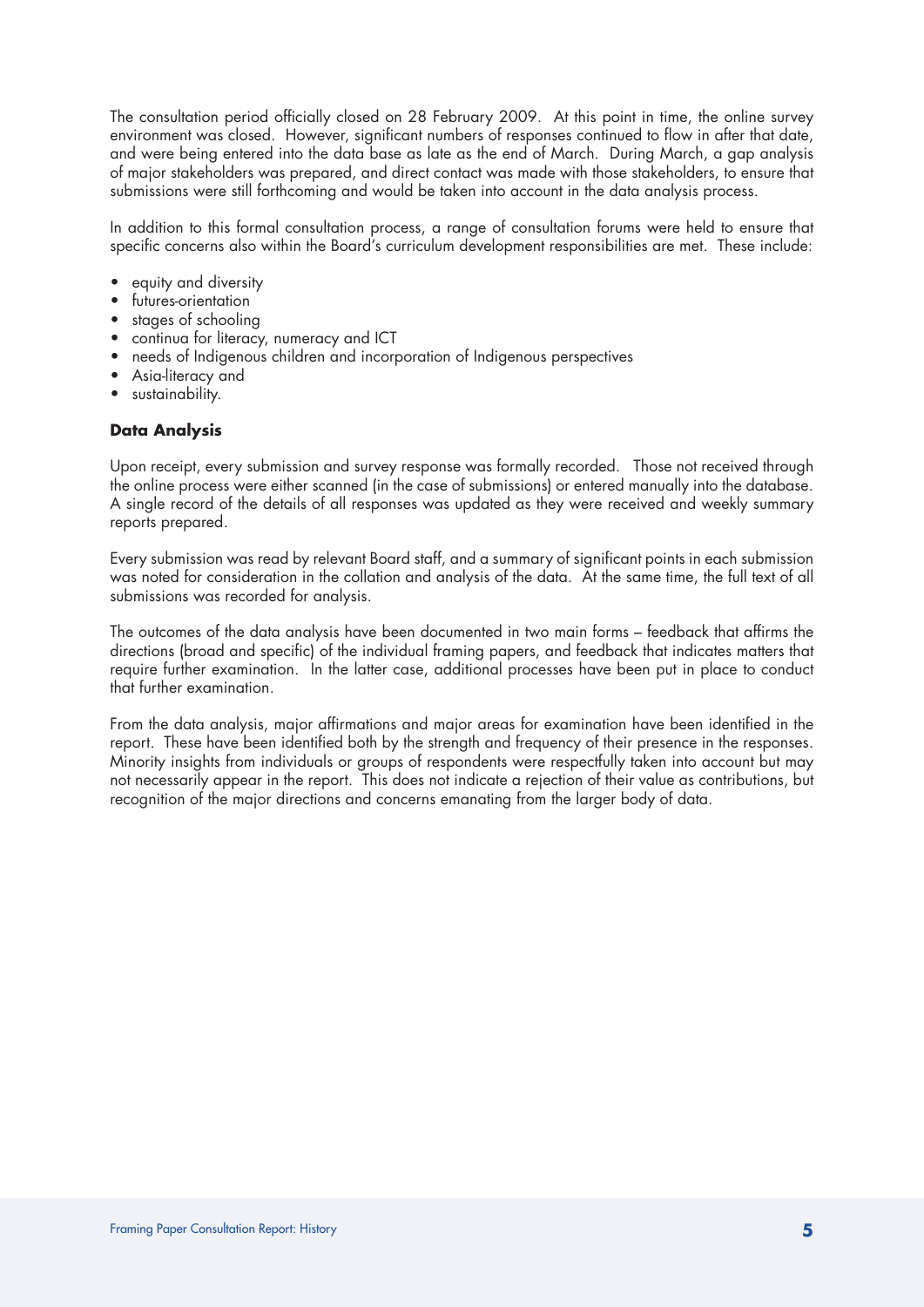# **3. Feedback affirming the directions in the History Framing Paper**

The quantitative data, provided in the table below, indicates support for the History Framing Paper as a whole.

| Question                                                                                                                                                                                                    | Strongly<br><b>Disagree</b> | Disagree | Agree | Strongly<br>Agree |
|-------------------------------------------------------------------------------------------------------------------------------------------------------------------------------------------------------------|-----------------------------|----------|-------|-------------------|
| To what extent do you agree with the aims of the<br>national history curriculum?                                                                                                                            | 4%                          | 7%       | 41%   | 48%               |
| This section of the paper proposes three components<br>to incorporate into the national history curriculum:<br>Overview, Bridging and Study in depth. To what<br>extent do you agree with these components? | 4%                          | 12%      | 42%   | 42%               |
| To what extent do you agree with the proposals for<br>incorporating a futures orientation?                                                                                                                  | 6%                          | 8%       | 38%   | 48%               |
| To what extent do you agree with the proposed<br>components of historical understanding?                                                                                                                    | $0\%$                       | 7%       | 33%   | 60%               |
| To what extent do you agree with the proposed<br>cross-curriculum implications for national history<br>curriculum?                                                                                          | 2%                          | 10%      | 48%   | 40%               |
| This section of the paper proposes some guidelines<br>for the structure of the national history curriculum. To<br>what extent do you agree with the proposals?                                              | 1%                          | 7%       | 51%   | 41%               |
| To what extent do you agree with the proposed<br>national history curriculum for Stage 1 of schooling?                                                                                                      | 5%                          | 15%      | 43%   | 37%               |
| To what extent do you agree with the proposed<br>national history curriculum for Stage 2 of schooling?                                                                                                      | 6%                          | 20%      | 47%   | 27%               |
| To what extent do you agree with the proposed<br>national history curriculum for Stage 3 of schooling?                                                                                                      | 12%                         | 20%      | 41%   | 27%               |
| To what extent do you agree with the proposed<br>national history curriculum for Stage 4 of schooling?                                                                                                      | 17%                         | 23%      | 40%   | 20%               |

Feedback has been supportive of the broad directions proposed in the history framing paper.

Strong support was expressed for:

- The acknowledgement of history as a discrete discipline in the national curriculum
- • The proposed aims in the framing paper
- The proposed components of historical understanding
- The placement of Australian history within the larger context of world history
- The futures orientation.

General support was expressed for:

- The structure of the history curriculum
- The cross curriculum implications outlined in the framing paper.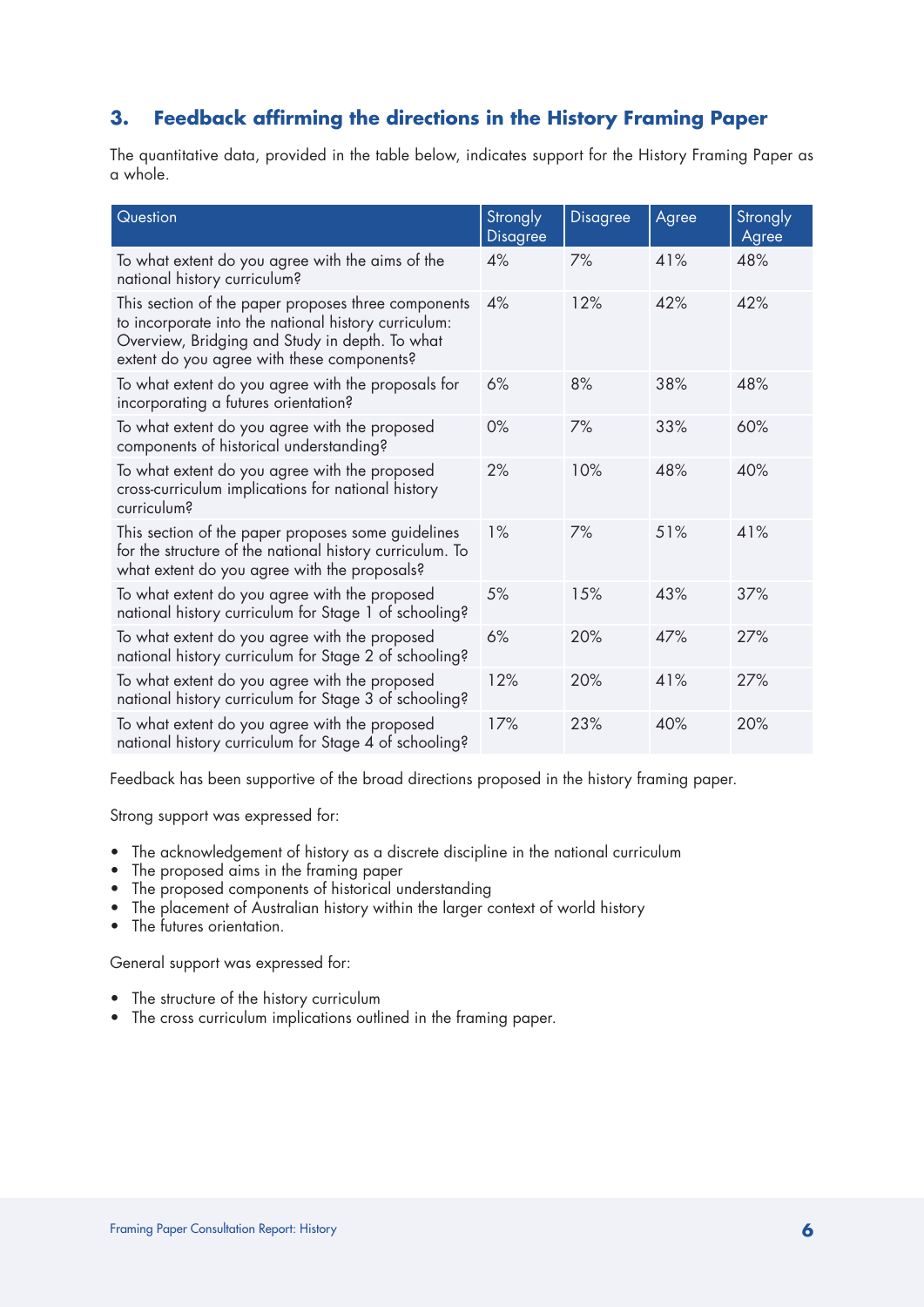# **4. Feedback requiring further examination**

# **1.0 Engagement value**

- 1.1 Many respondents expressed serious concern about the engagement value of what was proposed in the framing paper. In particular, respondents related their concerns about low student engagement to a reliance on the field of world history, the amount of content and the conceptual difficulty of the content.
- 1.2 The issue of student engagement featured strongly as a concern for both the primary and secondary years of schooling. There were frequent requests for a curriculum that will enable teachers to excite the 'historical imagination', provide scope for historical 'debate' and coverage of the more 'dramatic moments' in history.
- 1.3 Many respondents drew attention to the need to consider what will interest children and adolescents at different stages of their development.
- 1.4 There was widespread agreement that what is needed is time to engage student's interest and develop skills.
- 1.5 A number of respondents indicated that there needed to be a greater emphasis on practical history, such as the use of artefacts, museums, historical sites, heritage issues and hands-on activities, particularly in the primary curriculum.
- 1.6 Some respondents commented that the nature of the proposed content would have major implications for student enthusiasm for history, leading to a decline in enrolments in senior history courses.

# **2.0 The field of world history**

- 2.1 As stated in the framing paper, 'world history is a distinct field of historical study, with its own practitioners, practices and literature.' Respondents agreed in principle with the world history narrative as a framework for the national history curriculum for Years 7–10.
- 2.2 There was a strong expression of hope that the curriculum focus hereon in will be on the nature and interests of the learner, rather than attempting to remain true to the 'distinct field' of world history. It was argued that the world history approach presented in the framing paper was only one way of viewing the world and that there was too much concentration on complex intellectual, economic and social developments.
- 2.3 A number of respondents suggested that the approach needed was to promote a balance between the study of processes that had long-term significance and history as the lived experience of individuals and groups.
- 2.4 Some respondents considered that while world history is useful as a broad base for contextualising historical knowledge, it is not an optimum introduction to history for students.

# **3.0 Scope of content and allocation of hours**

- 3.1 Respondents expressed very strong concern about the scope of content, particularly in Stages 2 and 3, with reference to terms such as 'huge', 'overambitious' and 'unrealistic'. They called for a significant rationalisation of content across Stages 2–3.
- 3.2 The concern about Stage 2 was frequently related to the ten percent of time allocated to history which was viewed as excessive. It was argued by a number of respondents that it would be difficult to cover all the proposed content even with a ten percent time allocation.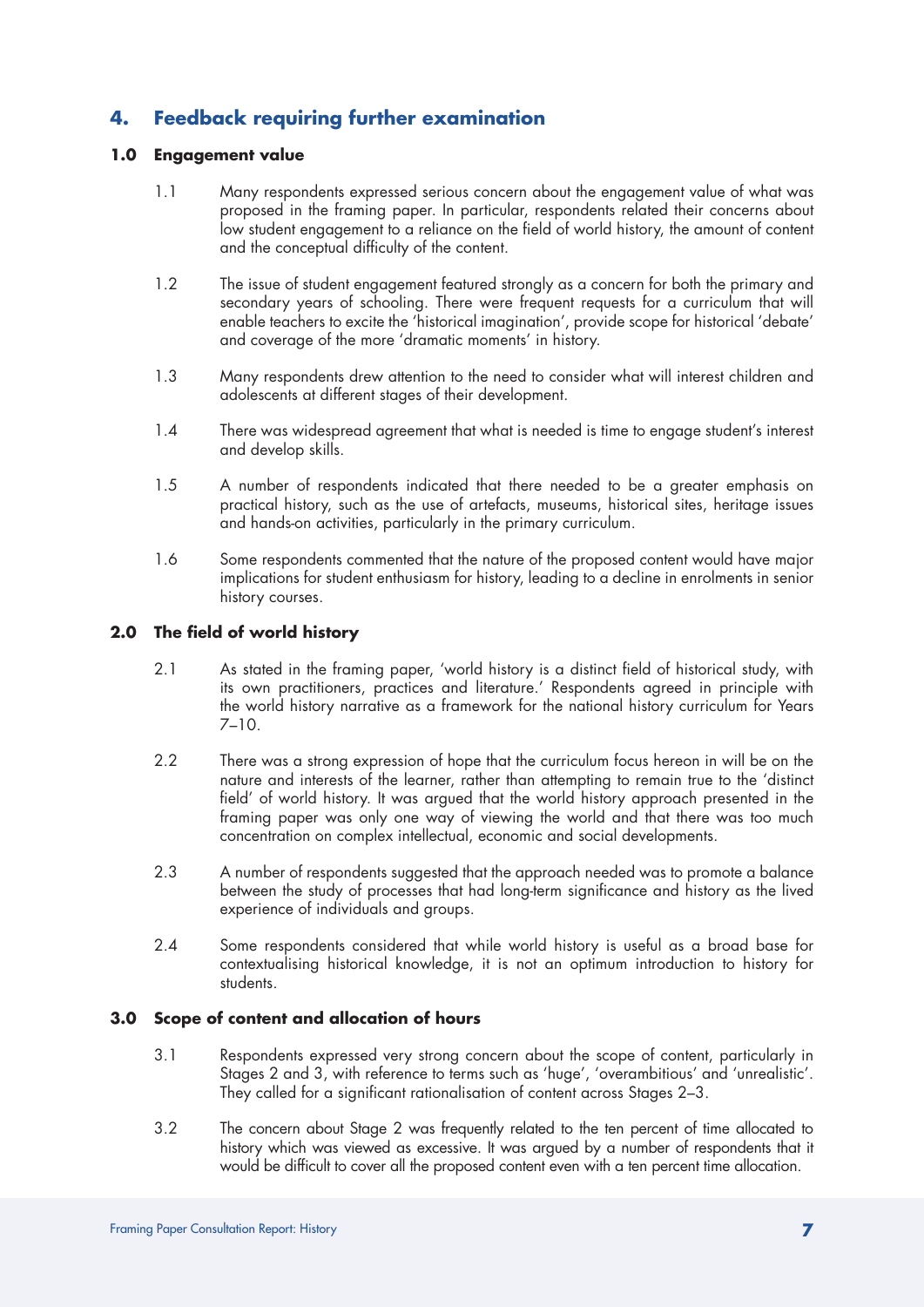- 3.3 Several respondents advised that the time allocations in history (ten percent of teaching time in primary and 400 hours for the secondary) needed to be considered in relation to the requirements of other subjects and strands, including elective courses.
- 3.4 Some respondents requested more clarity, particularly in Stage 3 about what studies in depth will be mandatory, what options there will be and if there will be a place in the history curriculum for school or teacher developed options. The provision of options was very strongly supported. This was seen as important to enable teachers to draw on their expertise and ensure that what they teach has resonance for their students.
- 3.5 Concern was raised that there is potential for oversimplification of important historical issues by compacting them into the timeframe available in the Years 9–10 curriculum.

# **4.0 Selection of content**

- 4.1 Certain groups of respondents commented on the content that had been selected, particularly perceived omissions of content, and provided suggestions for additions or amendments.
- 4.2 There were frequent references to the Eurocentric nature of the content proposed for Stages 2-3. This was in relation to both the dates selected for the Years 7–10 units and the content of the units in Stages 2 and 3. There were also requests for a strengthening of Asian history in the curriculum.
- 4.3 There were calls for Aboriginal and Torres Strait Islander perspectives and history to be included in each stage of learning. Suggested content included the period before European arrival, the impact of contact, the fight for rights and recognition and the impact of government policies on Aboriginal and Torres Strait Islander people.
- 4.4 Other recommended content included environmental history, Islamic history, religious influences and globalisation.
- 4.5 Although there was minimal feedback from primary practitioners, some respondents were concerned that the content of Stage 2 would limit the ability of teachers to explore the contested nature of the history. There was a concern that this would lead to the creation of an 'official history' and a 'sanitised' version of Australia's past.
- 4.6 Respondents who provided feedback about Stage 2 expressed most support for the topic, 'How did we live then?'. This reflected a general request for the inclusion of more social history in both the primary and secondary history curriculum. This was seen as important for connecting students to experiences and content relevant to members of their families and communities.
- 4.7 There was some questioning about the level of emphasis on local history in the primary, although its inclusion was widely supported. It was argued that not all local areas are well equipped or resourced to regularly examine local history.
- 4.8 Concern about the dominance of Australian history in the primary curriculum was raised, with repeated requests for more global history content.
- 4.9 Some commented on problems relating to the conflation of particular historical topics.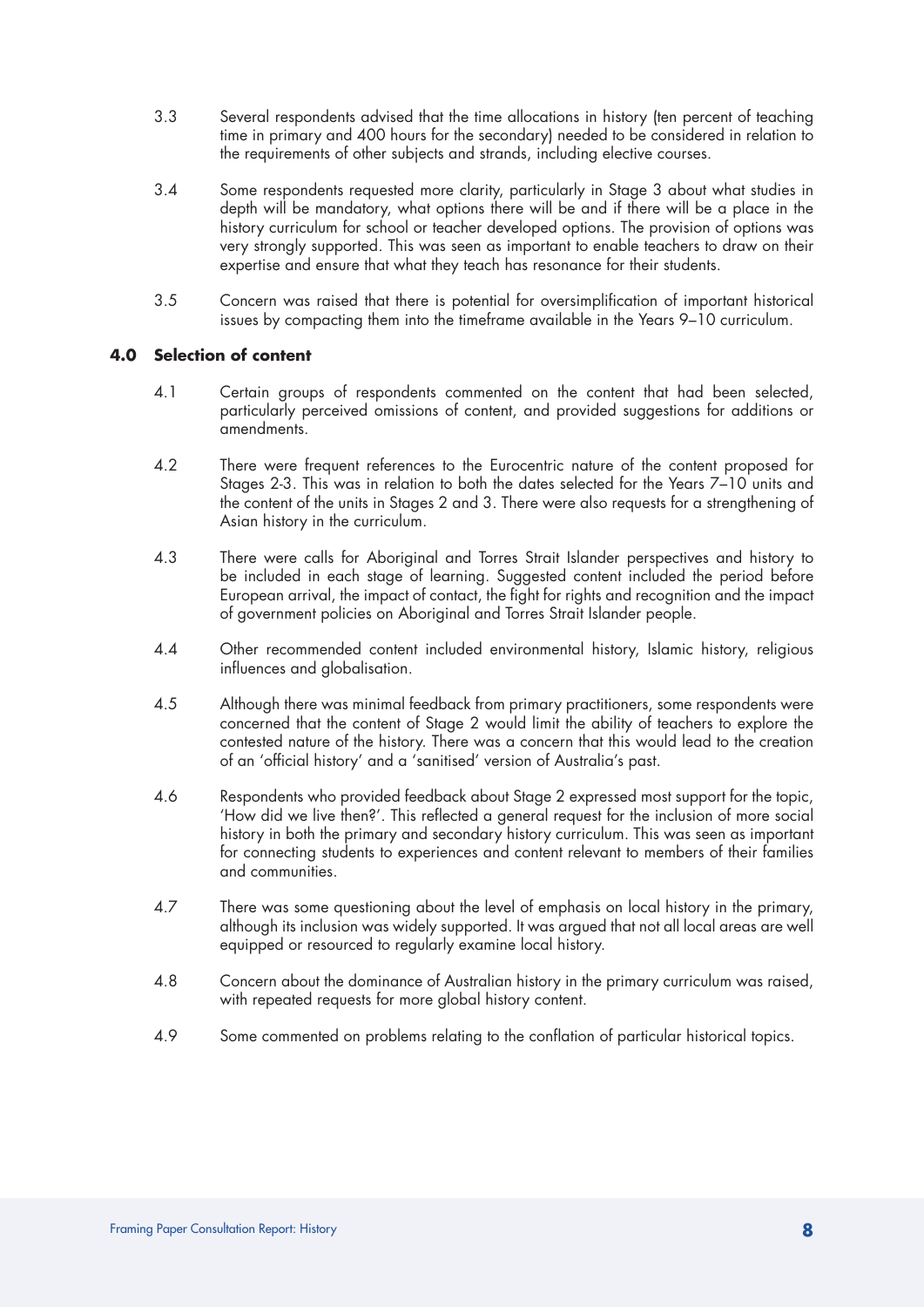# **5.0 Organisation of content**

- 5.1 Respondents sought further clarification concerning the internal structure of all courses. The overall organisation of Stage 3 into four chronological periods was generally supported, with a few respondents questioning the need for a strict chronological approach. Opinion was divided about the placement of topics within the curriculum such as Federation and World War I and the chronological boundaries between topics.
- 5.2 The content within Stage 2 was perceived as lacking cohesion. The focus questions used to organise the content in Stage 2 were viewed by some respondents as being too restrictive.
- 5.3 It was recommended that in Stage 3 there should be an introductory unit that outlines the purposes of studying history, the nature of sources and evidence and the methodologies of the historian.
- 5.4 The repetition of content between the primary and secondary areas was frequently highlighted, particularly in relation to Australian history. Respondents warned that negative reactions to Australian history were often related to student perception of repetition.
- 5.5 There was strong concern about the potential for considerable overlap between the proposed content for year 10 and any senior Modern History course.

# **6.0 Conceptual difficulty of the content**

- 6.1 Respondents frequently highlighted the complexity of the concepts students are expected to study.
- 6.2 For Stage 1 the concerns related to the 'concepts of time'. Respondents commented that concepts such as decade, century, ancient, modern and BC, AD and CE were too sophisticated for students in that stage and advised that these concepts would be more appropriately taught in Stage 2.
- 6.3 For Stage 2 and 3 concepts that were seen as being too advanced included 'theocracies' and 'Eurasian world system'. Respondents expressed unease with the highly complex events proposed in Stage 3, such as the French Revolution and Napoleonic wars. Unit 4 in Stage 3 was viewed as being very sophisticated conceptually.
- 6.4 The standards included in the framing paper were described as being very unrealistic, particularly for Stage 2.

# **7.0 The overview, bridging, study in depth components**

- 7.1 The feedback from respondents revealed that this is an area of contention.
- 7.2 Some respondents agreed with the triple division while others questioned the need for the bridging component on the grounds that it favoured a strong sense of chronology and therefore a narrower conception of what history is about. It was also argued that the bridging component was not clearly understood by teachers and should be removed. The term 'historical context' was suggested as an alternative.
- 7.3 Others argued that the bridging component was good pedagogy and that it would assist students to develop an understanding of cause and effect between the depth studies.
- 7.4 Some respondents advocated for a simpler survey and study in depth approach for less complexity and to enable more choice and flexibility within topics. The relevance of the bridging component was particularly questioned for primary.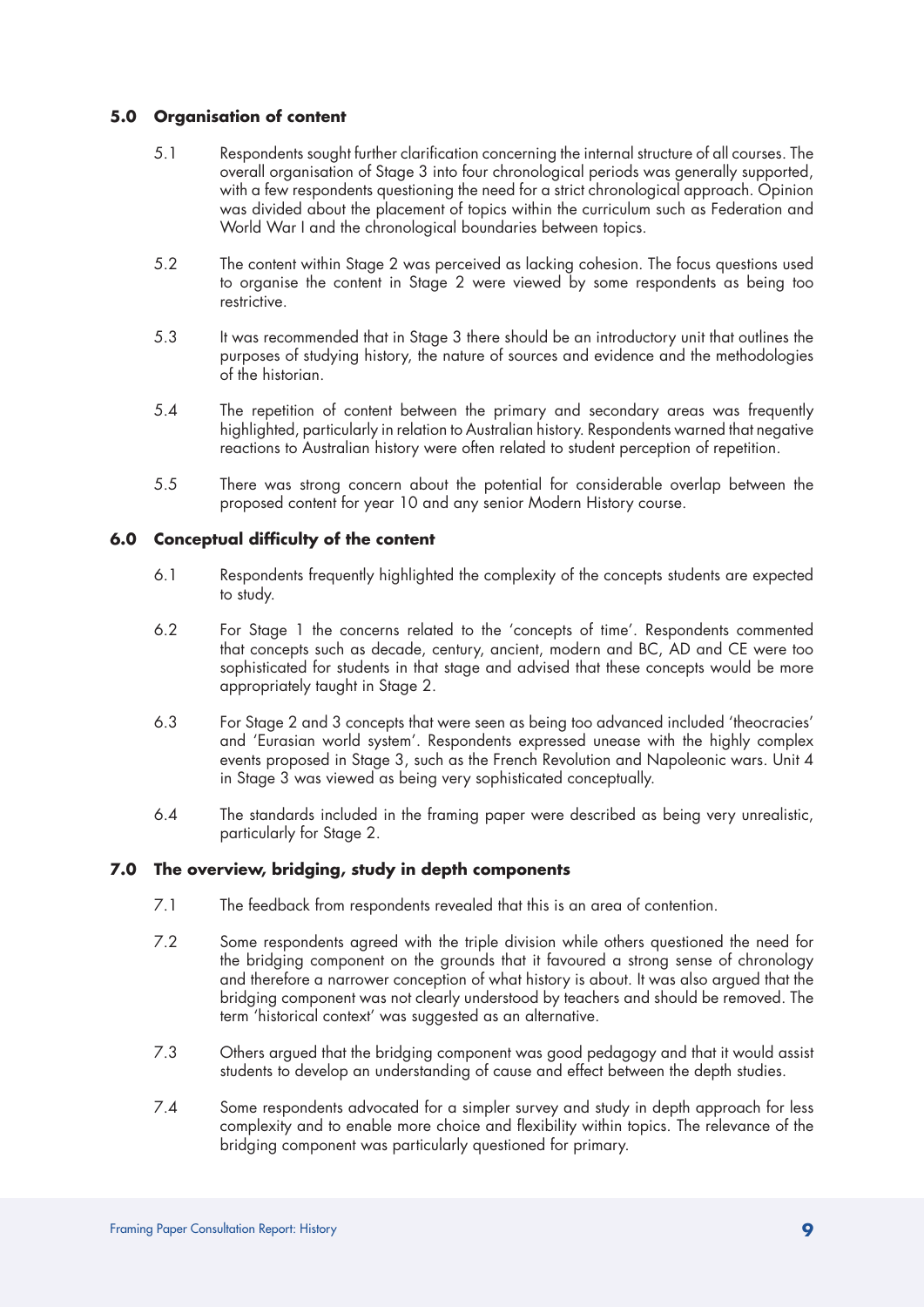- 7.5 The framing paper's suggestion that an overview would involve substantial teacher exposition and limited student inquiry was viewed as an unnecessary restriction.
- 7.6 There was very strong support for depth studies in the history curriculum. Further information was requested however about the minimum number of depth studies that would be required and the hours expected for each.

# **8.0 The nature and duration of the senior courses**

- 8.1 Respondents generally felt that they were unable to comment on the Stage 4 curriculum due to the lack of detail in the framing paper.
- 8.2 One year courses were not supported; neither was the placement of Modern history in Year 11 and Ancient history in Year 12. Respondents called for two year senior history courses and pointed to the value in teachers having sufficient time to know their students and allow for depth of study, engagement and the development of historical skills.
- 8.3 The provision of a range of history courses at the senior level was welcomed. The Australian history course received the least amount of support.
- 8.4 Some respondents, mainly from NSW, emphasised the success of the NSW senior history courses in terms of support from teachers and high student enrolments and called for the continuation of the courses.
- 8.5 Concern was expressed about the potential for repetition if the Stage 3 curriculum is finalised before the Stage 4 courses are developed.
- 8.6 The proposal in the framing paper for an Extension history course, offered nationally, was very strongly supported.

# **9.0 Historical inquiry and skills**

- 9.1 Respondents noted that there appeared to be too much emphasis on content over historical inquiry and skills. There were repeated calls for a more appropriate balance.
- 9.2 It was recommended that the curriculum should increase its focus on inquiry methodology, and provide more guidance for teachers in this area. It was argued that an inquiry approach would assist students to develop a range of valuable historical skills, not only those related to source work.
- 9.3 Respondents suggested that the concepts of 'historical understanding' should be further refined into skills associated with reaching an historical understanding. This was seen as being of particular benefit to inexperienced teachers. Reference was made to skills related to comprehension, analysis, perspectives and interpretations, empathetic understanding, research skills and communication. A sequenced development of skills across all stages was a key recommendation.

# **10.0 Cross curriculum connections/interdisciplinary approaches**

- 10.1 Cross-curriculum concerns were expressed in relation to both the primary and secondary areas.
- 10.2 The nature of primary schooling was raised as an issue that required more consideration. Respondents noted that primary teachers cover all subjects and that integrated programs were common in many primary schools.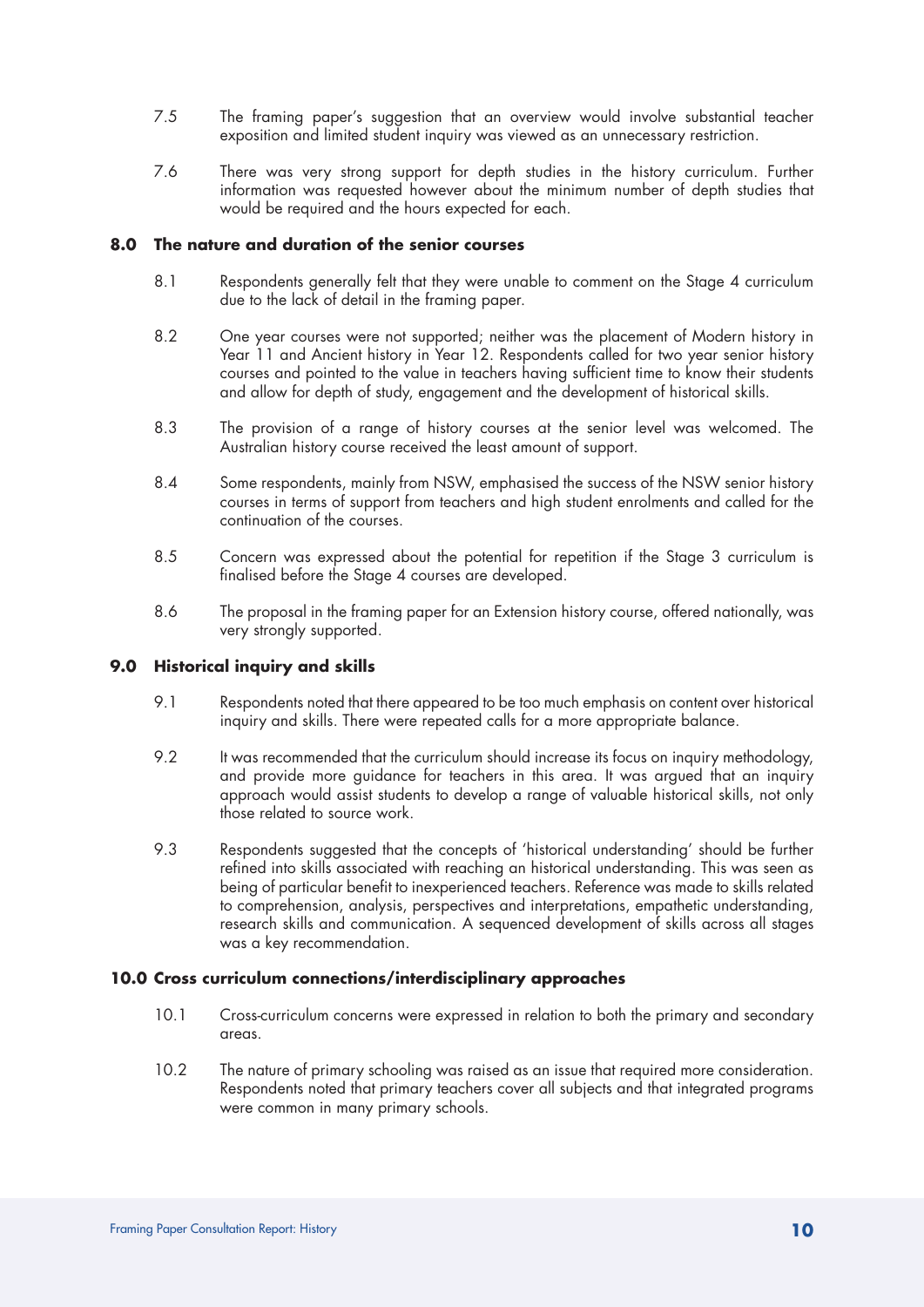- 10.3 There was strong concern from some respondents about the impact of a separate history curriculum on the interdisciplinary learning opportunities offered in the SOSE (Studies of Society and Environment) learning area.
- 10.4 The cross-curriculum implications outlined in the framing paper were generally supported. There was a fear however that cross-curriculum perspectives may be imposed in an artificial way on the history curriculum. It was suggested that cross-curriculum priorities be included, but not through prescription.
- 10.5 Civics and citizenship was viewed as an essential component.
- 10.6 There were some requests for gender, multicultural and Aboriginal and Torres Strait Islander perspectives to be included.

# **11.0 The articulation of history as a discipline**

- 11.1 Respondents were generally positive about the representation of the discipline of history in the framing paper. It was felt that the relationship of the past to the present and the future needed to be more explicit.
- 11.2 Some respondents expressed a desire to see more emphasis on the 'contestable' nature of historical interpretation.
- 11.3 The importance of archaeology to the study of history was affirmed, with some respondents preferring archaeology to be recognised as a complementary, rather than 'ancillary' discipline.
- 11.4 Many respondents commended the 'historical understandings' outlined in the framing paper, with a few requests for specific clarification of meaning and application. There was some concern that these had not flowed through into the content proposed for Stages 1-3.

# **Other considerations**

The following issues relating to implementation have been identified. These are outside the remit of the Board but are included for noting:

- Respondents called for the allocation of hours to be settled upon before the writing of the history curriculum commences. Advice was given that the history curriculum should not be developed in isolation from assessment.
- • Teacher training was identified as a key concern, at the pre-service level and through the ongoing professional development of teachers. Respondents noted that the new history curriculum will present challenges to all teachers, but particularly for teachers of primary and the Studies of Society and Environment (SOSE) learning area.
- The need to effectively resource the new curriculum was frequently raised. Respondents expressed a desire for the provision of templates and model units to guide teachers, for example in the teaching of skills of historical inquiry and historiography. It was noted that any new senior courses would demand a very considerable effort in their development.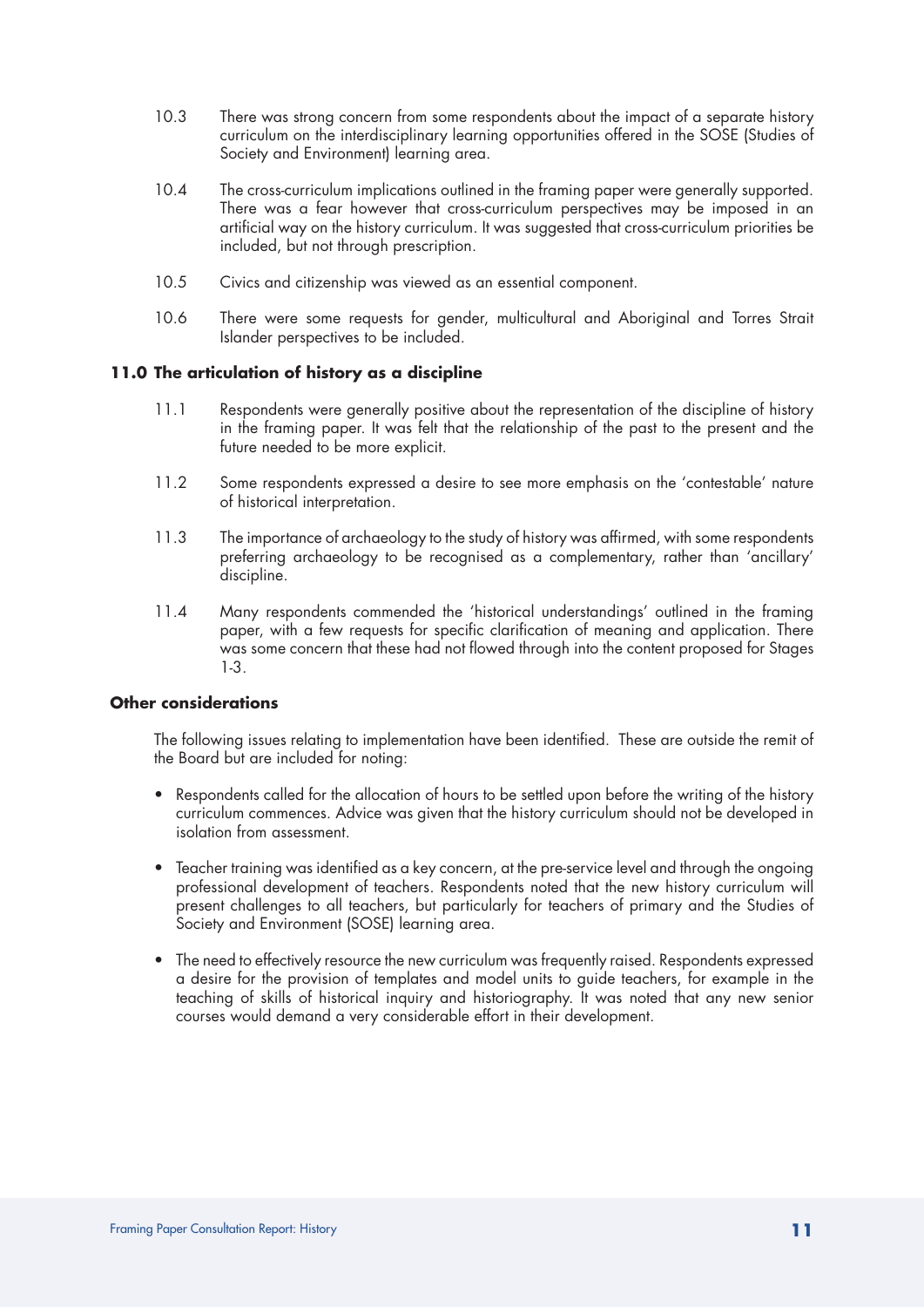# **Addressing feedback requiring further examination**

The table that follows identifies the actions that have or will take place in response to the key issues that have emerged from the consultation feedback. In addition, information will be included identifying the source of the feedback.

# **5. Addressing feedback requiring further examination**

The analysed data from the consultation is summarised in tabular form below organised according to recurring themes arising from the feedback data.

Please refer to the table below for a more in-depth analysis of the actions conducted and proposed in order to address stakeholders' affirmations and feedback received in the consultation of the History Framing Paper

| N <sub>o</sub> | Issue                         | Source                                                                                                                                                                                                                       | Action for consideration                                                                                                                                                                                                                                                                                                                                                                                                                                                                                                                                                                                                                                                                                                                                                                                                                                                                              |
|----------------|-------------------------------|------------------------------------------------------------------------------------------------------------------------------------------------------------------------------------------------------------------------------|-------------------------------------------------------------------------------------------------------------------------------------------------------------------------------------------------------------------------------------------------------------------------------------------------------------------------------------------------------------------------------------------------------------------------------------------------------------------------------------------------------------------------------------------------------------------------------------------------------------------------------------------------------------------------------------------------------------------------------------------------------------------------------------------------------------------------------------------------------------------------------------------------------|
| 1.             | Engagement value              | Academics<br>Business & industry stakeholders<br>Community members<br><b>Education authorities</b><br>Education authority - individual<br>Principal<br>Professional associations -<br>teachers (national)<br><b>Teachers</b> | <b>Action 1</b><br>The curriculum will include depth studies for Years 7-10. Depth<br>studies will provide options, where appropriate, which may<br>include comparative options and a school developed option.<br>The identification of these depth studies will enable:<br>• content and skills to be matched to the interest and conceptual<br>level of students<br>· teachers to have flexibility to suit the needs of their students<br>• content to be rationalised to prevent superficial treatment of<br>issues and repetition. (1.1, 1.2, 1.3, 1.4, 1.6)<br><b>Action 2</b><br>Advice was sought to further rework Years 3-6 taking account of<br>the feedback from the consultation. $(1.2, 1.3, 1.4)$<br><b>Action 3</b><br>Specific instructions will be provided to the history advisory<br>panel and to the writers to ensure opportunities are provided for<br>practical history. (1.5) |
| 2.             | The field of world<br>history | Academics<br>Business & industry stakeholder<br>Community member<br><b>Education authorities</b><br>Education authority - individual<br>Professional associations -<br>teachers (national)<br>Teachers<br>Union              | <b>Action 1</b><br>World history content will be covered from K-12. Writers will<br>be instructed to develop depth studies to ensure that there is a<br>balanced approach, including opportunities to study events,<br>personalities and groups, historical periods and societies<br>(2.1, 2.2, 2.3, 2.4).                                                                                                                                                                                                                                                                                                                                                                                                                                                                                                                                                                                            |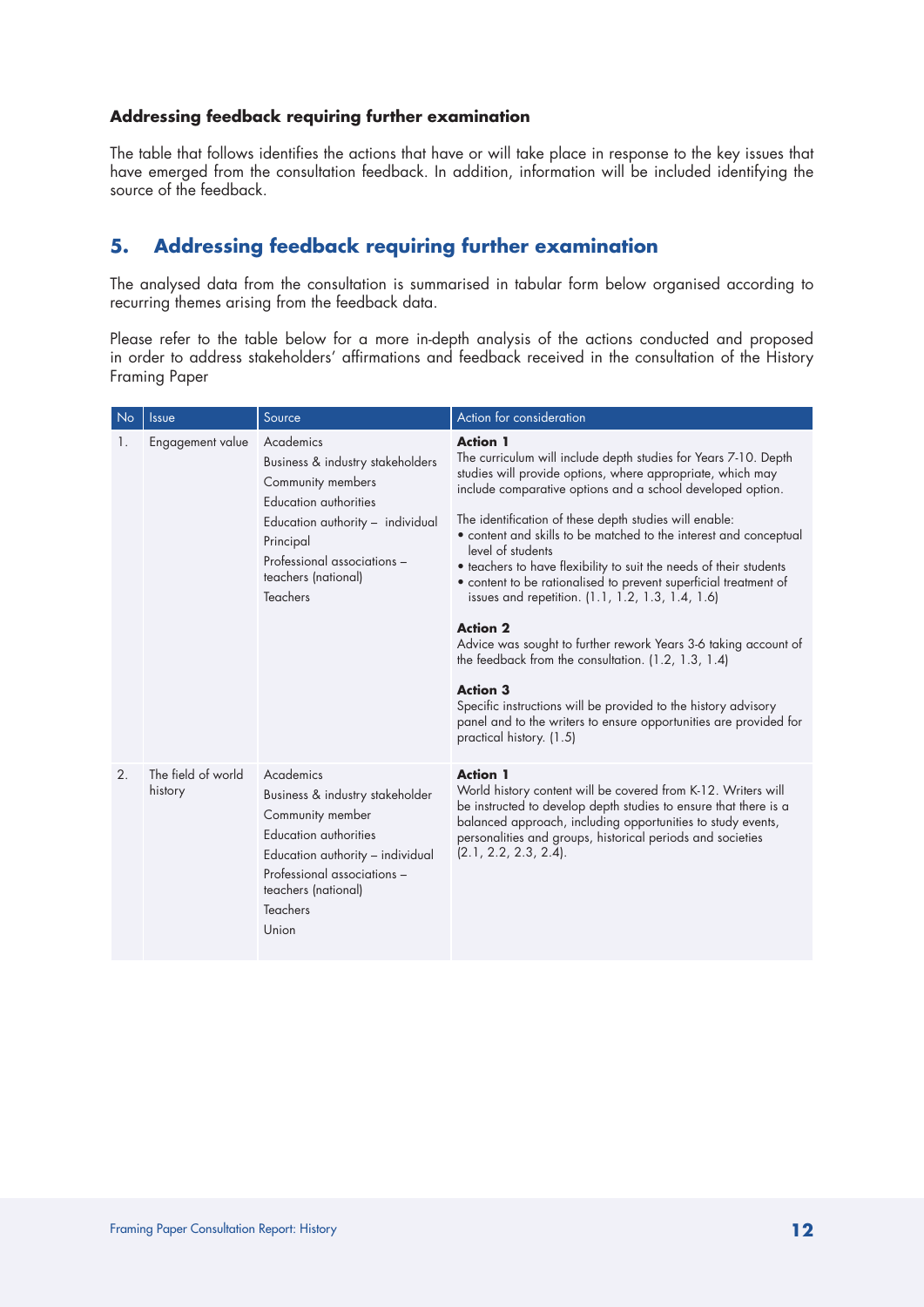| No | <b>Issue</b>                                   | Source                                                                                                                                                                                                                                                                         | Action for consideration                                                                                                                                                                                                                                                                                                                                                                                                                                                                                                                                                                                                                                                                                                                                                                                                                                                                                                                                       |
|----|------------------------------------------------|--------------------------------------------------------------------------------------------------------------------------------------------------------------------------------------------------------------------------------------------------------------------------------|----------------------------------------------------------------------------------------------------------------------------------------------------------------------------------------------------------------------------------------------------------------------------------------------------------------------------------------------------------------------------------------------------------------------------------------------------------------------------------------------------------------------------------------------------------------------------------------------------------------------------------------------------------------------------------------------------------------------------------------------------------------------------------------------------------------------------------------------------------------------------------------------------------------------------------------------------------------|
| 3. | Scope of content<br>and allocation of<br>hours | Academics<br>Business & industry stakeholders<br>Community members<br>Education authorities<br>Education authority - individual<br>Parent<br>Principal<br>Professional associations -<br>principals<br>Professional associations -<br>teachers (national)<br>Teachers<br>Union | <b>Action 1</b><br>Advice was sought to further rework Years 3-6 taking account of<br>the feedback from the consultation. Writers will be instructed to<br>develop content that is manageable for teachers. (3.1)<br><b>Action 2</b><br>Recommendations regarding time allocation will be drawn to the<br>attention of the writers. (3.2, 3.3)<br><b>Action 3</b><br>Depth studies will provide options, where appropriate, which<br>may include comparative options and a school developed<br>option.<br>(3.1, 3.4, 3.5)                                                                                                                                                                                                                                                                                                                                                                                                                                      |
| 4. | Selection of<br>content                        | Academics<br>Business & industry stakeholders<br>Community members<br>Education authorities<br>Education authority – individual<br>Principal<br>Professional associations -<br>teachers (national)<br>Teachers<br>Undergraduate teacher<br>Union<br>Youth leader               | <b>Action 1</b><br>The history advisory panel and the curriculum writers will<br>consider the feedback when developing the broad scope and<br>sequence for the history curriculum. (4.1, 4.4, 4.6, 4.8, 4.9)<br><b>Action 2</b><br>Some comparative studies will be included in the options to<br>ensure that provision is made for studies of continents beyond<br>Australia and Europe. (4.2)<br><b>Action 3</b><br>Advice will be sought from advisory panel members with<br>expertise in Indigenous Australian history throughout the<br>curriculum development process. (4.3)<br><b>Action 4</b><br>Primary teachers who wish to introduce contestability will not be<br>prevented from doing so. (4.5)<br><b>Action 5</b><br>Opportunities to study social history have been included in the<br>curriculum for both primary and secondary. (4.6)<br>Action 6<br>The term 'a local study' can apply to the local suburb, the city or<br>a region. $(4.7)$ |
| 5. | Organisation of<br>content                     | Academics<br>Business & industry stakeholders<br>Community member<br>Education authorities<br>Education authority - individual<br>Principals<br>Professional associations -<br>teachers (national)<br><b>Teachers</b><br>Union                                                 | <b>Action 1</b><br>The chronological approach as an overview for Years 7-10 has<br>been retained. (5.1)<br><b>Action 2</b><br>Advice was sought to further rework Years 3-6 taking account of<br>the feedback from the consultation. Writers will be instructed to<br>develop content that is manageable for teachers. (5.2)<br><b>Action 3</b><br>A theme - 'the nature of history, role and methodologies of the<br>historian' – has been included in Years 7-10 from which the<br>writers will be able to develop an introductory unit. (5.3)<br><b>Action 4</b><br>Writers will be given specific instructions to consider issues of<br>repetition across K-12. (5.4, 5.5)                                                                                                                                                                                                                                                                                 |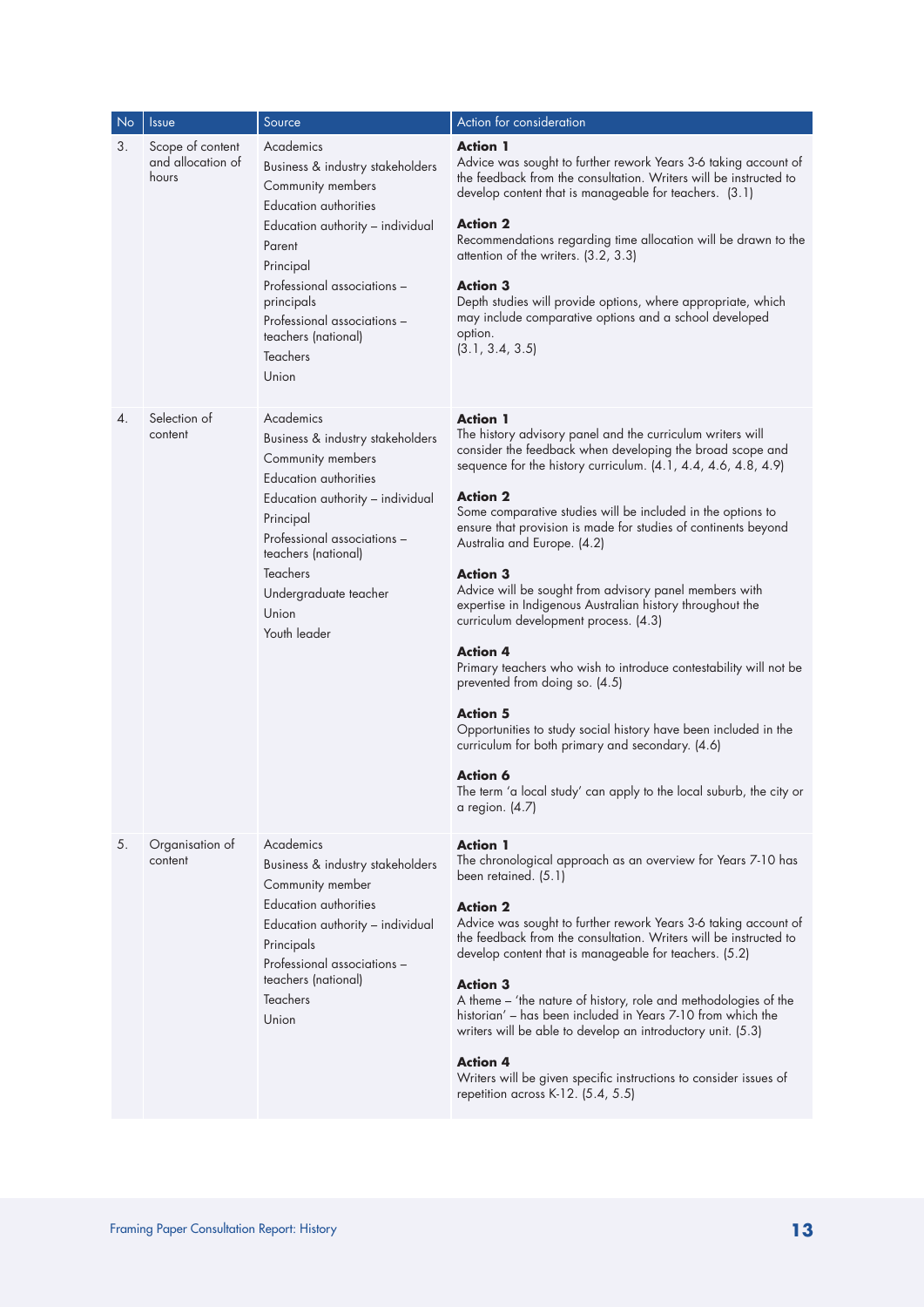| No | Issue                                                   | Source                                                                                                                                                                                                                                                            | Action for consideration                                                                                                                                                                                                                                                                                                                                                                                                                                                                                                                                                                                                                                              |
|----|---------------------------------------------------------|-------------------------------------------------------------------------------------------------------------------------------------------------------------------------------------------------------------------------------------------------------------------|-----------------------------------------------------------------------------------------------------------------------------------------------------------------------------------------------------------------------------------------------------------------------------------------------------------------------------------------------------------------------------------------------------------------------------------------------------------------------------------------------------------------------------------------------------------------------------------------------------------------------------------------------------------------------|
| 6. | Conceptual<br>difficulty of the<br>content              | Academics<br>Business & industry stakeholders<br>Community member<br>Education authorities<br>Education authority - individual<br>Professional association -<br>principals<br>Professional associations -<br>teachers (national)<br><b>Teachers</b>               | <b>Action 1</b><br>Advice was sought to further rework Years 3-6 taking account<br>of the feedback from the consultation. Writers will be instructed<br>to develop content that is manageable for teachers.  A series<br>of appropriate studies will be outlined for inclusion in K-12.<br>Consideration will be given to students' conceptual ability. (6.1,<br>6.2, 6.3<br><b>Action 2</b><br>The standards have been removed. Achievement standards will<br>be written in conjunction with the content during the curriculum<br>development process. (6.4)                                                                                                         |
| 7. | The overview,<br>bridging, study in<br>depth components | Academics<br>Business & industry stakeholders<br><b>Education authorities</b><br>Education authority - individual<br>Professional association -<br>principals<br>Professional associations -<br>teachers (national)<br><b>Teachers</b><br>Union                   | <b>Action 1</b><br>Advice was sought to further consider this issue. The term<br>bridging has been removed.<br>[7.1, 7.2, 7.3]<br><b>Action 2</b><br>Revisions were made to indicate that in primary there will be a<br>balanced treatment of breadth and depth. The terms 'overview'<br>and 'study in depth' will apply only to secondary. (7.4)<br><b>Action 3</b><br>This section of the description for 'overview' has been removed.<br>(7.5)<br><b>Action 4</b><br>Specific instructions will be given to the writers to consider<br>the number of depth studies according to considerations of<br>feasibility, conceptual ability and student engagement. (7.6) |
| 8. | The nature and<br>duration of the<br>senior courses     | Academics<br>Business & industry stakeholders<br>Community member<br>Education authorities<br>Education authority - individual<br>Principals<br>Professional associations -<br>principal<br>Professional associations -<br>teachers (national)<br><b>Teachers</b> | <b>Action 1</b><br>There will be further advice for writers about the nature of the<br>curriculum in the senior secondary years and key considerations<br>for the development of the curriculum. $(8.1 - 8.6)$                                                                                                                                                                                                                                                                                                                                                                                                                                                        |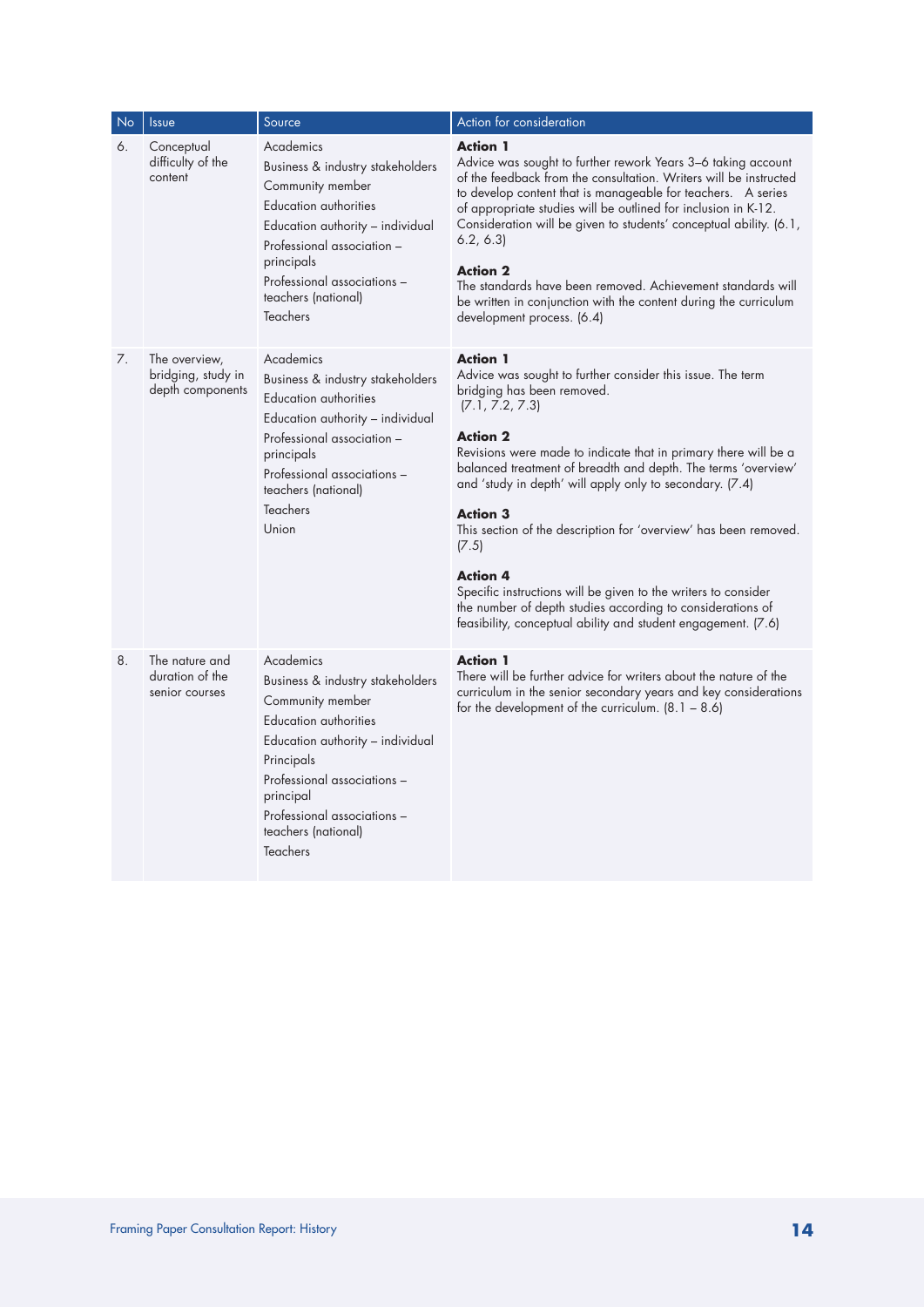| <b>No</b> | <b>Issue</b>                                                        | Source                                                                                                                                                                                                                                                                    | Action for consideration                                                                                                                                                                                                                                                                                                                                                                                                                                                                                                                                                                                                                                                                                                             |
|-----------|---------------------------------------------------------------------|---------------------------------------------------------------------------------------------------------------------------------------------------------------------------------------------------------------------------------------------------------------------------|--------------------------------------------------------------------------------------------------------------------------------------------------------------------------------------------------------------------------------------------------------------------------------------------------------------------------------------------------------------------------------------------------------------------------------------------------------------------------------------------------------------------------------------------------------------------------------------------------------------------------------------------------------------------------------------------------------------------------------------|
| 9.        | Historical inquiry<br>and skills                                    | Academics<br>Business & industry stakeholders<br>Community member<br><b>Education authorities</b><br>Education authority - individual<br>Principal<br>Professional associations -<br>teachers (national)<br>Teachers<br>Union                                             | <b>Action 1</b><br>A preliminary list of historical skills has been included for Years<br>3-6 and Years 7-10. Further work in this area will be taken up<br>by the writers.<br>(9.1)<br><b>Action 2</b><br>A description of historical inquiry as a teaching methodology<br>has been included. (9.2)<br><b>Action 3</b><br>Content in the national history curriculum will be organised with<br>reference to historical knowledge, understandings and skills.<br>Each will be described developmentally. Further research will be<br>undertaken during the early writing phase. (9.3)                                                                                                                                                |
| 10.       | Cross-curriculum<br>connections/<br>interdisciplinary<br>approaches | Academics<br>Business & industry stakeholders<br>Community member<br><b>Education authorities</b><br>Education authority - individual<br>Principal<br>Professional associations -<br>principal<br>Professional associations -<br>teachers (national)<br>Teachers<br>Union | <b>Action 1</b><br>General capabilities will be explicitly addressed in history as<br>described in The Shape of the National Curriculum paper.<br>(10.1)<br><b>Action 2</b><br>Specific instructions will be given to the writers to indicate how<br>connections can be made between the learning areas. (10.2,<br>10.3, 10.4<br><b>Action 3</b><br>The writers' instructions will include the necessity to incorporate<br>civics and citizenship as appropriate. (10.5)<br><b>Action 4</b><br>The advisory panels and the curriculum writers will discuss<br>and resolve the best ways to strengthen gender, multicultural<br>and Aboriginal and Torres Strait Islander perspectives in the<br>curriculum where appropriate. (10.6) |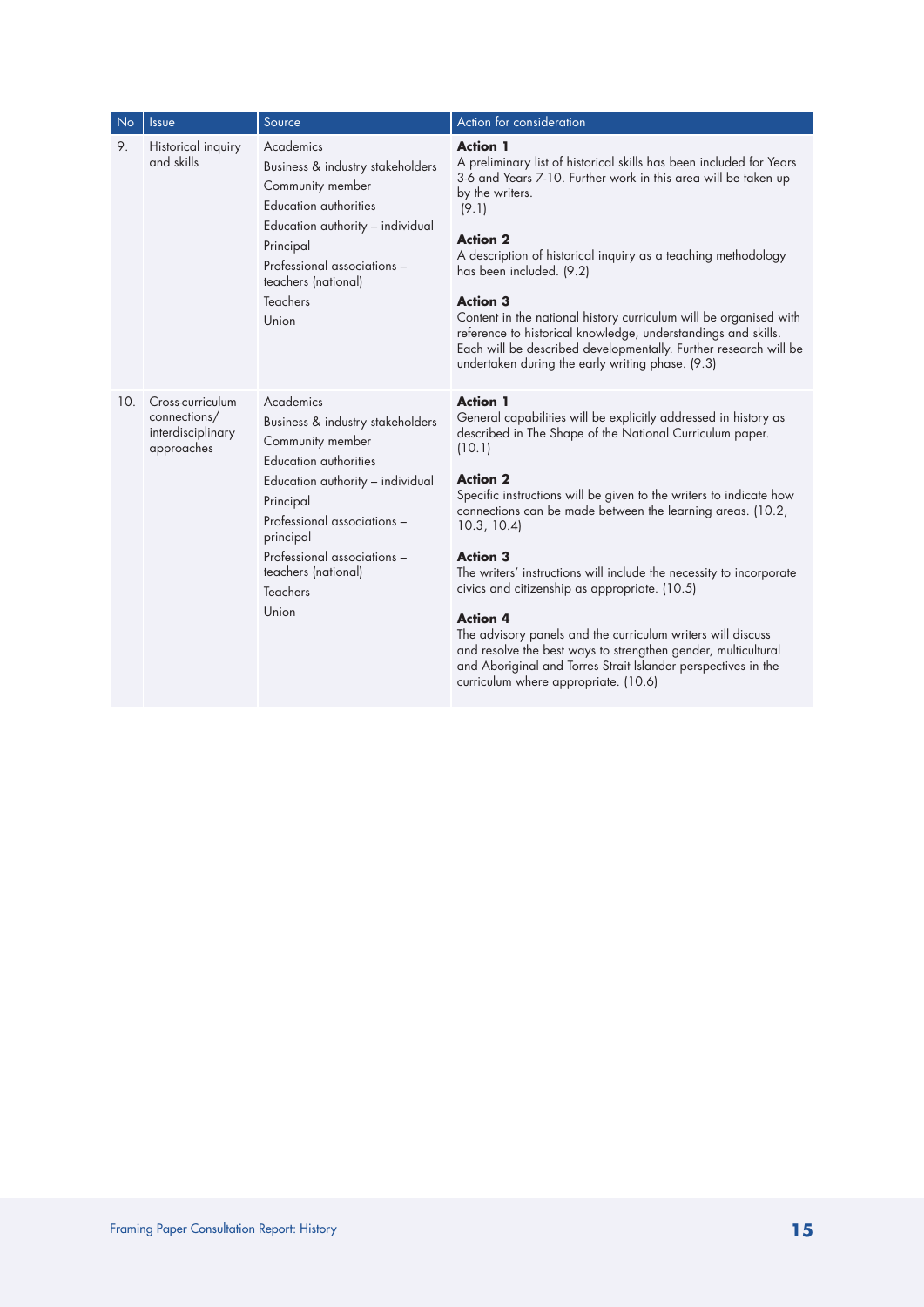| No  | Issue                                             | Source                                                                                                                                                                                                                                                                            | Action for consideration                                                                                                                                                                                                                                                                                                                                                                                                                                                                                                                                                                                                                                                                                                               |
|-----|---------------------------------------------------|-----------------------------------------------------------------------------------------------------------------------------------------------------------------------------------------------------------------------------------------------------------------------------------|----------------------------------------------------------------------------------------------------------------------------------------------------------------------------------------------------------------------------------------------------------------------------------------------------------------------------------------------------------------------------------------------------------------------------------------------------------------------------------------------------------------------------------------------------------------------------------------------------------------------------------------------------------------------------------------------------------------------------------------|
| 11. | The articulation<br>of history as a<br>discipline | Academics<br>Business & industry stakeholders<br><b>Education authorities</b><br>Education authority- individual<br>Principal<br>Professional associations -<br>principals<br>Professional associations -<br>teachers (national)<br><b>Teachers</b>                               | <b>Action 1</b><br>The Introduction has been redrafted to make clear the<br>connections between the past and future. (11.1)<br><b>Action 2</b><br>The history advisory panel and the curriculum writers will<br>consider the contestable nature of historical interpretation and<br>will emphasise it in the history curriculum, where appropriate.<br>(11.2)<br><b>Action 3</b><br>Archaeology is now referred to as a 'complementary' discipline<br>to history. $(11.3)$<br><b>Action 4</b><br>The history advisory panel and the curriculum writers will discuss<br>and resolve how to best ensure that historical understandings<br>are developed and included in the content and achievement<br>standards, as appropriate. (11.4) |
|     | Other<br>considerations                           | Academics<br>Business & industry stakeholders<br>Community member<br><b>Education authorities</b><br>Education authority - individual<br>Principal<br>Professional associations -<br>principals<br>Professional associations -<br>teachers (national)<br><b>Teachers</b><br>Union | <b>Action 1</b><br>Referred to the National Curriculum Board for further<br>deliberation.<br><b>Action 2</b><br>Further collaboration with the states and territories about the<br>nature, delivery and funding of professional development<br>and support materials will be undertaken to support the<br>implementation of the new curriculum.                                                                                                                                                                                                                                                                                                                                                                                        |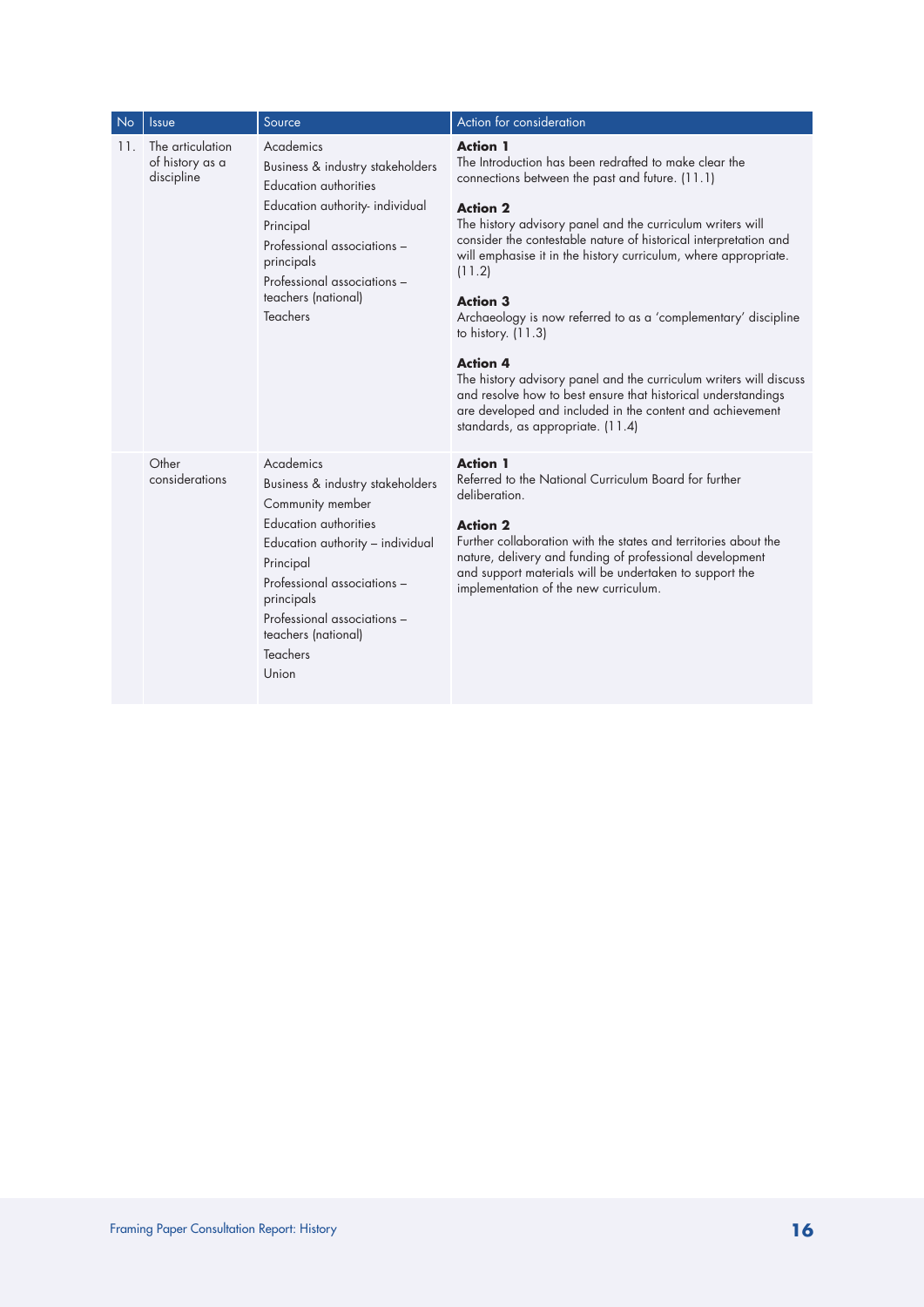# **6. Summary of submissions**

# *The National History Curriculum: Framing Paper*

Consultation period: October 2008 – February 2009

Data as at 27 March 2009

| Submissions           |      |
|-----------------------|------|
| English               | 87   |
| <b>Mathematics</b>    | 67   |
| Science               | 78   |
| History               | 82   |
|                       | 314  |
|                       |      |
| Surveys               |      |
| English               | 246  |
| <b>Mathematics</b>    | 159  |
| Science               | 192  |
| History               | 220  |
|                       | 817  |
|                       |      |
| Total of all feedback |      |
| English               | 333  |
| <b>Mathematics</b>    | 226  |
| Science               | 270  |
| History               | 302  |
|                       | 1131 |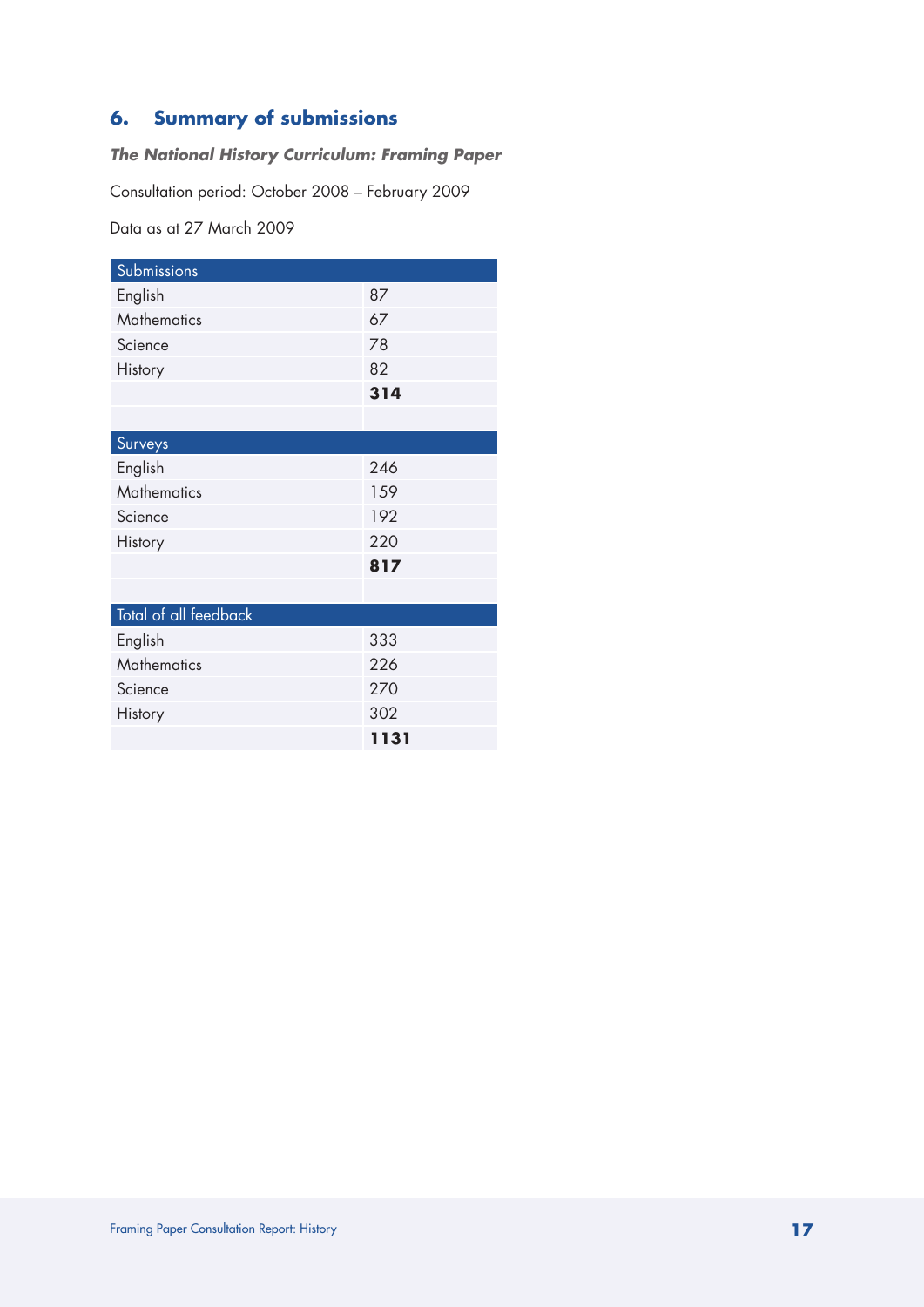# **7. Appendix: What the community said in response to NCB questions**

# **Question 1: To what extent do you agree with the aims of the national history curriculum?**

#### *Quantitative responses*

| <b>Strongly disagree</b> | Disagree              | Agree | Strongly agree |
|--------------------------|-----------------------|-------|----------------|
| 4%                       | 70/<br>$\sqrt{\circ}$ | 41%   | 48%            |

#### *Qualitative responses*

There was considerable support for the aims in the history framing paper. There were some concerns about their ambitious nature and the relative importance of content and skills in the aims.

- We found all the statements in the AIMS section outstanding and particularly liked [21] with the *emphasis on a futures orientation, [22] the recognition of cultural differences [24] the development of critical perspectives [26 the introduction to world history and [28] the development of skills to extend knowledge.* (Business or Industry professional)
- • *The aims are certainly noble, but my concern is, Are they achievable within the time allocated to the teaching of history. Even if the time was to be extended to 100hrs, incursions and other disruptions will curtail this. I would suggest the aims need to be refined further.* (Education professional – Teacher)
- • *I agree with what the Aims mean, but believe they should be expressed in a way that better connects with the range of learners intended. Paragraphs 25 and 26 in particular seem to bypass younger learners – HOW will they be able to 'grasp' the major phases of history and the transformations that determined them? Phrases that refer to stage-appropriate understanding or engagement may help to bridge what I see as a gap between the curriculum and the learner.* (Education professional – Curriculum director)
- • *While I agree with the aims, I feel that framing paper privileges the recognition of knowledge of content over key historical skills such as analysis and interpretation of sources, critical evaluations, building argument and synthesising content.* (Educational professional – departmental/sector representative)
- • *These are excellent aims as the end point of the schooling process, however stage-specific aims (or outcomes) will need to be stated in final curriculum documents.* (Educational professional teacher)

#### **Question 2: This section of the paper proposes three components to incorporate into the national history curriculum:** *Overview, Bridging and Study in depth***. To what extent do you agree with these components?**

#### *Quantitative responses*

| Strongly disagree | Disagree | Agree | Strongly agree |
|-------------------|----------|-------|----------------|
| 4%                | 2%       | 42%   | 42%            |

#### *Qualitative responses*

While there was general agreement with the approach, respondents frequently questioned the 'bridging' component. Concerns focussed on how these components would work in practise, particularly in the primary; and the number and duration of depth studies that would be required.

• *I believe these components will present an unnecessary complication for most teachers. There is no significant distinction between overview and bridging studies. Overview and depth studies would be more practical for teachers in terms of programming and teaching and learning practices.* (Education professional – Curriculum director)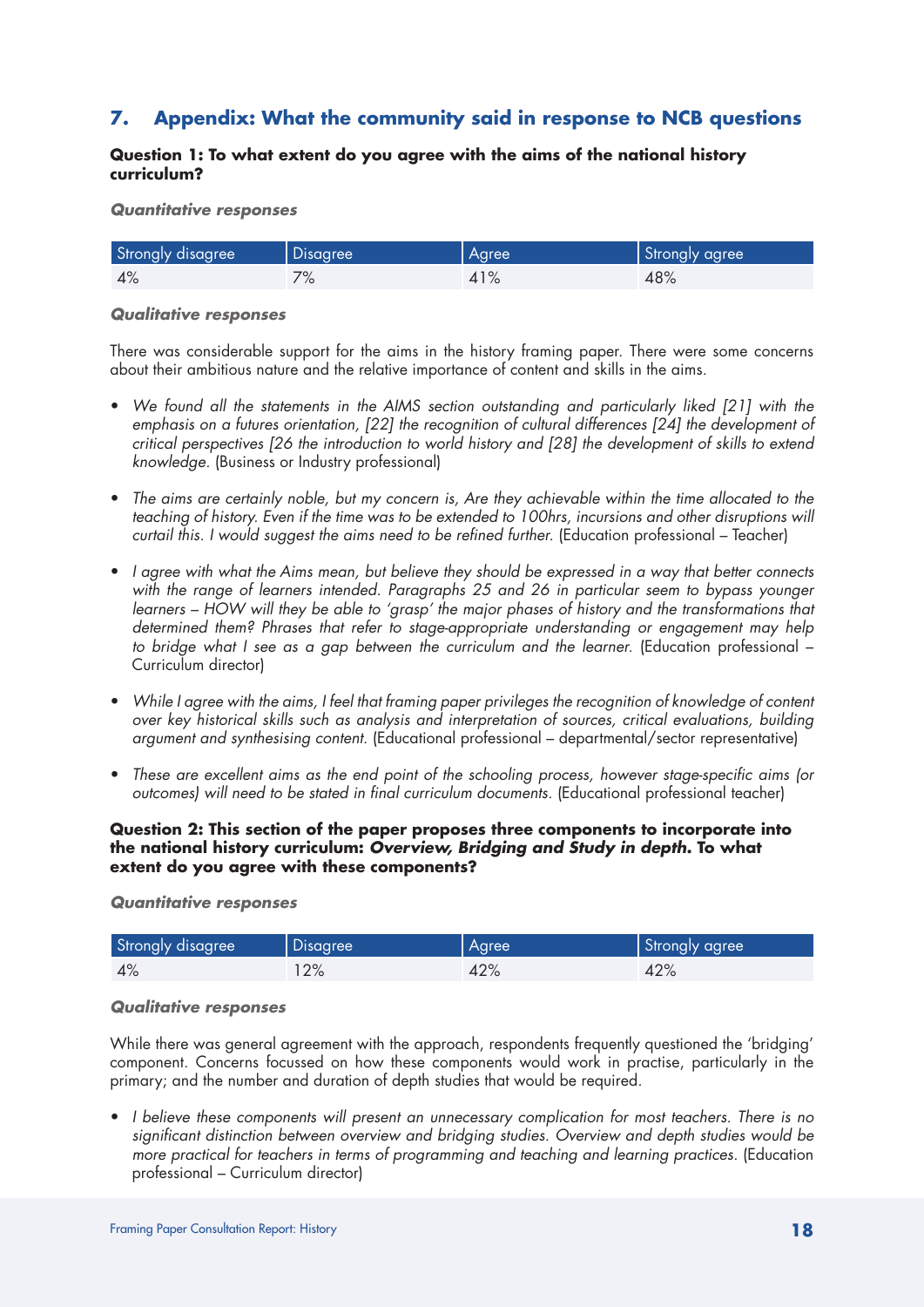- I endorse the 'Overview' and the 'Study in Depth' components. However, 'Bridging' implies a single *strand, or one route which could be misleading. Therefore, I would prefer the term 'Contextual Study'.* (Education professional – Curriculum director)
- The terms are fine. The study in depth needs more direction due to the need for teacher planning *to develop the right emphasis and time allocation for the units.* (Education professional – School administrator)
- From a primary school perspective, especially Stage 1, the suggested approach would not be suitable. *Primary history should serve as an introduction to the content, skills and understandings that students will approach in more depth later on.* (Educational professional – Teacher)
- • *Fine except that not all teaching approaching an overview need necessarily 'typically' involve 'substantial teacher exposition'. There are alternative approaches. It is simplistic to equate these two.*  (Educational professional – Teacher)
- • *All three components are important. The topics we currently study are perhaps not large enough to require an overview. Agree that bridging and studying a topic in depth is vital.* (Business or Industry professional)
- • *Inclusion of bridging studies as a component rather than leaving it to teachers to enhance understanding by referencing other people/places/events as they determine necessary to enhance understanding – will add another complexity and may lead to confusion rather than clarity.*
- • *Not satisfied that each has been satisfactorily explained. My discussions with colleagues and students reveals a range of understanding about overview and bridging - and the kind of treatment each would require. I like the 'old' 'survey and depth' approach yearly syllabus'. How much time could be given to a 'depth study'?* (Education professional – Teacher)

# **Question 3: To what extent do you agree with the proposals for incorporating a futures orientation?**

# *Quantitative responses*

| Strongly disagree | <b>Disagree</b> | Agree  | Strongly agree |
|-------------------|-----------------|--------|----------------|
| 6%                | 8%              | $38\%$ | 48%            |

# *Qualitative responses*

The futures orientation was endorsed by most respondents without much further comment. There were a few other respondents who made a wide variety of comments about the appropriateness of the aims.

- We strongly agree with a futures orientation and global approach. Placing Australia within the world *is a key to understanding Australian history. Perhaps the lack of this placement has contributed to students' seeing Australian history as 'boring'.* (Business or industry professional)
- • *I agree that while some familiarity with Australian History is advisable as is familiarity with the Asia Pacific region a critical view of the legacy of European history (including colonialism) is also important.* (Education professional – Teacher)
- Putting Australian history in a global context is very important. Leaving enough room in the curriculum *after teaching all of these things to ensure all aspects of civics and citizenship education, for example, is important too. Futures studies can be enabled in multiple ways including by the study of history.* (Academic)
- Stressing the relevance of the past to the present and the future is a crucial aspect of encouraging *engagement with history.* (Education professional – School administrator)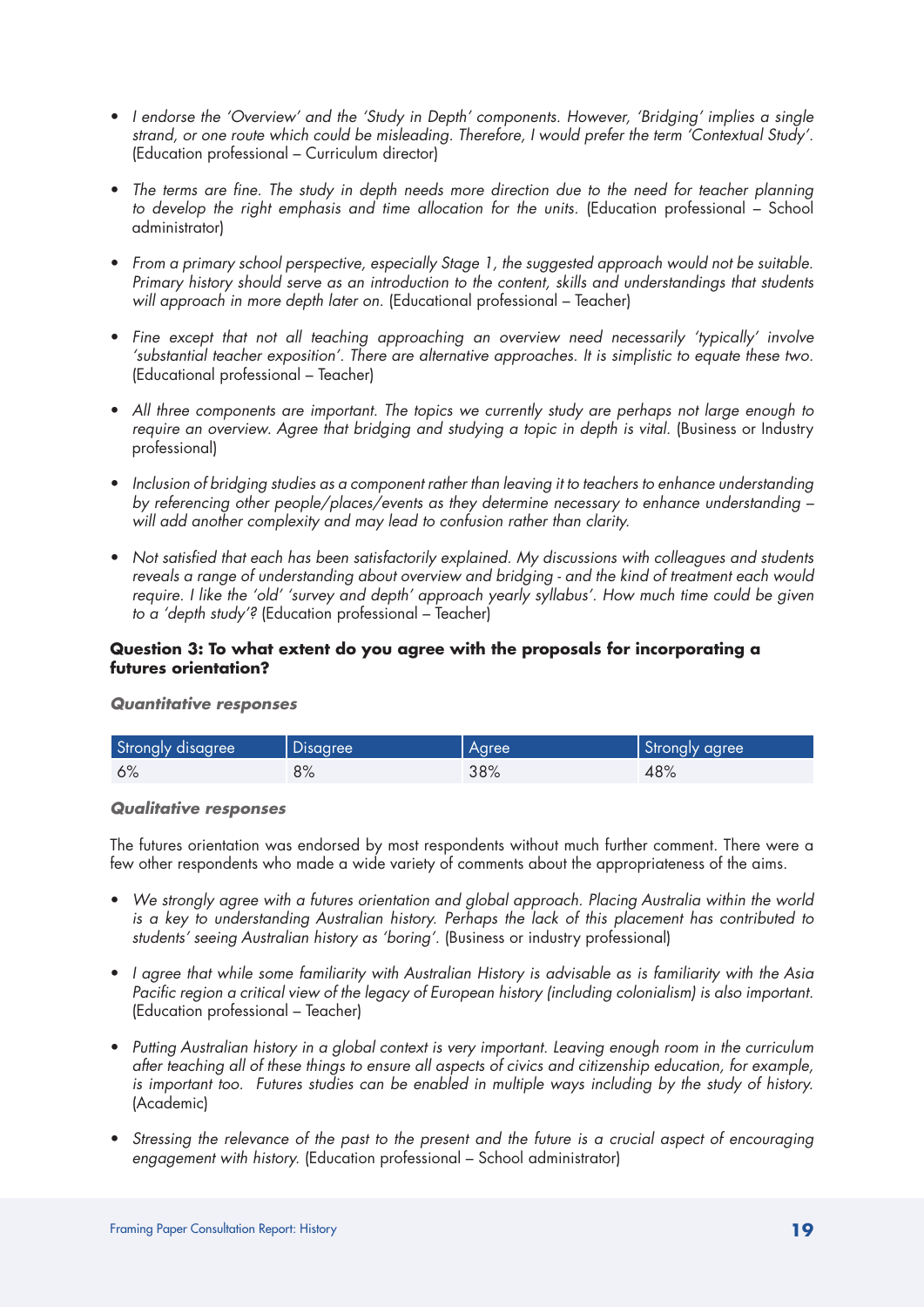- It is difficult to agree with the aims here, since they are not clearly stated, and the emphases not *adequately identified. The statement is a combination of aims (e.g. paragraphs 20, 23, 24, 27 and 28), rationales (para. 21), suggestions for teaching (paras 25, 26) and observations about students experience (para 22). This section is unlikely to be a sufficiently clear guide to curriculum writers or others needing to know they key intended outcomes of the history curriculum* (Academic)
- • *I find this heading bizarre. What has the term 'futures orientation' got to do with the content that follows that is focussed on globalisation, not the 'future'.* (Business or industry professional)

# **Question 4: To what extent do you agree with proposed components of historical understanding?**

*Quantitative responses*

| Strongly disagree | Disagree <sup>1</sup> | Agree | Strongly agree |
|-------------------|-----------------------|-------|----------------|
| 0%                | 70/<br>70             | 33%   | 60%            |

#### *Qualitative responses*

Very strong support was expressed for the components of historical understanding. Some respondents recommended that the concepts be further developed by identifying related historical skills.

- These historic understandings need to be unpacked and simplified with resources provided for non*history teachers. There needs to be realistic expectations, and the content needs to be practical and user friendly, especially in the lower stages.* (Educational professional – curriculum manager)
- • *Much greater need to introduce the concept of research and being the detective. Kids love handling and questioning the evidence, these are important skills. This section needs to talk about how to question*  evidence and artefacts, what do you look for and what is needed to justify a finding. (Education professional – Curriculum manager)
- • *We agree with the proposed components of historical understanding. However, greater clarification is required on the implementation of these components. Will each stage be required to address each component? How will the attainment of the components be measured?* (Education professional – Teacher)
- • *We appreciate that these components of historical understanding are important to develop across*  each student's schooling. However, we think many of the areas would be difficult to develop in Primary *School, particularly the early years. We'd like to hear how it is proposed this would be achieved.* (Education professional – Teacher)
- The basic conceptual underpinnings of the framing paper are to be commended. It is firmly *based on recent research of history pedagogy and student learning in history. It is reassuring in its acknowledgement of History as a separate subject with distinct concepts, historical thinking and relevant skills and that it should hold a central place in the school curriculum.* (Educational professional – Curriculum manager)
- This section does have a somewhat clinical feel to it, which could be balanced by including more overt *references to the integral role of the following in making History an exciting field of study, thereby enhancing the development of historical understanding: experiencing and constructing narratives (including 'stories'); having the imagination stirred and investigating the lives, actions, achievements and failures of real people.* (Academic)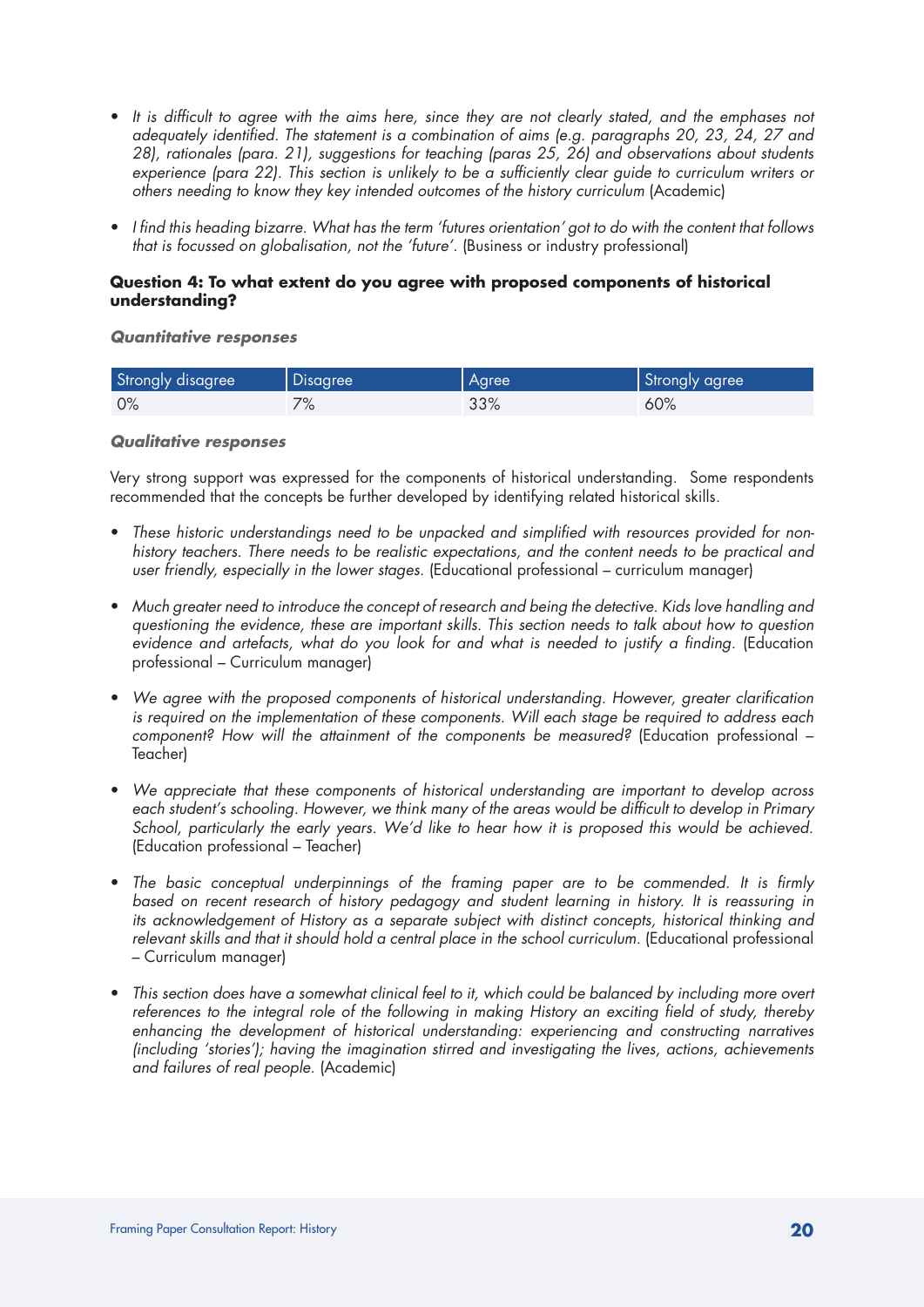# **Question 5: To what extent do you agree with the proposed cross-curriculum implications for national history curriculum?**

#### *Quantitative responses*

| Strongly disagree | Disagree | Agree | Strongly agree |
|-------------------|----------|-------|----------------|
| 2%                | 0%       | 48%   | 40%            |

#### *Qualitative responses*

Cross curricular perspectives such as literacy and numeracy were strongly supported. There was still some concern that the integrity of historical study may be compromised by cross curricular approaches, particularly if prescribed.

- Literacy and research skills are best taught through the discipline of history more so than any other *subject. History has also found a very crucial role in teaching the critical evaluation analysis and use of the internet.* (Education professional – Departmental / sector representative)
- • *This section effectively demonstrates that a study of history has great capacity to complement and enhance a range of cross-curricular perspectives and selected curriculum learning areas. I particularly like the highlighting in Point 43 of the need to preserve the integrity of the study of History and to avoid the watering down/ trivialization /expunction of history teaching by subverting it to other ends. I would prefer to see the reference to the National Statement for Engaging Young Australians with Asia removed from Point 51, where it tends to reinforce the difficult to dislodge stereotype that studies of Asia and studies of Asian languages are one and the same thing.* (Academic)
- • *OK to include, 'relevant elements', but languages and creative arts are a bit of a stretch* (Educational professional – Curriculum director)
- • *I agree that History crosses into other curriculum areas that is very often the nature of any humanities subject. I am concerned that this will provide an opening for schools to say that history will be part of an integrated study rather than a separate discipline.* (Educational professional – Teacher)
- • *Languages links with LOTE are dubious and tenuous. Where links occur naturally they should be fostered and encouraged but not forced.* ((Educational professional – curriculum manager)
- • *A cross curriculum statement on Aboriginal and Torres Strait Islander peoples should be included. It should specify the knowledge and understandings of Indigenous peoples and cultures, both in Australia and internationally.* (Education authority)

# **Question 6: This section of the paper proposes some guidelines for the structure of the national history curriculum. To what extent do you agree with these proposals?**

# *Quantitative responses*

| Strongly disagree | Disagree | Agree                 | Strongly agree |
|-------------------|----------|-----------------------|----------------|
| 10/<br>$\sqrt{c}$ | $7\%$    | 510/<br>$\frac{1}{2}$ | 41%            |

#### *Qualitative responses*

The structure of the curriculum was strongly supported. Many respondents were still concerned about the potential for repetition, there was some further questioning of the bridging component and requests for more clarification in relation to flexibility.

• I agree however these are very broad guidelines. What does 'flexibility' imply? Will there be a core *mandatory overview and a choice of studies in depth which are more open-ended?* (Education professional – Teacher)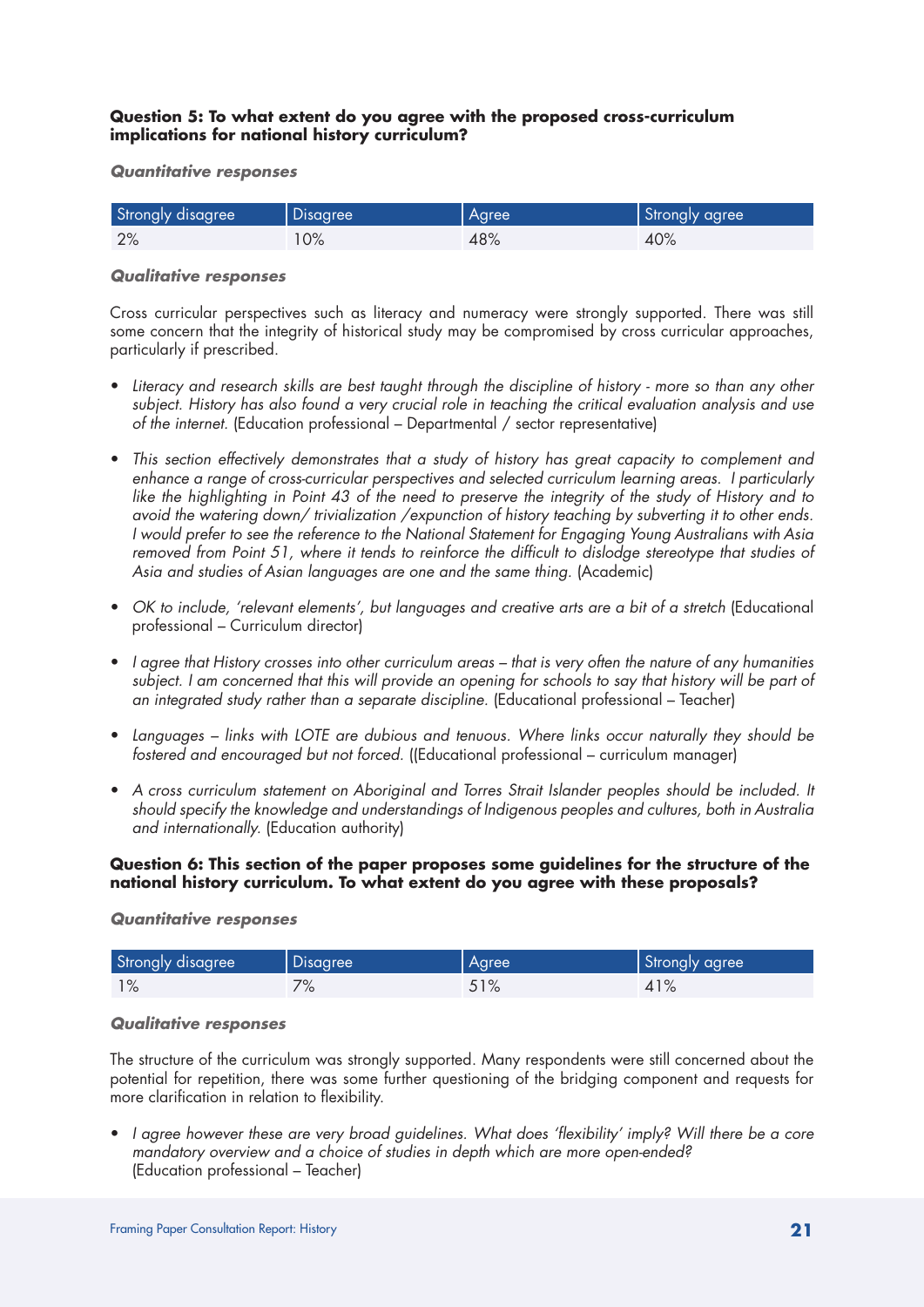- In order for the proposed curriculum to be covered there is going to be a strong reliance on overview *and bridging - students may become disinterested in this structure. I welcome the idea that the course should be flexible - course outlines not excessively prescriptive. It is hark back to the old days where teachers could use their skills and teach. Not sure that school administrations will welcome such flexibility.* (Education professional – Teacher)
- • *I agree totally with the structure statements but I do not think you follow then in the proposed curriculum stage programs of study. It is noted (paragraph 59) that excessive repetition is the students' big complaint, particularly of Australian history, then you provide nothing but Australian history up to the end of primary school. To get proper historical understanding our students need to be exposed to*  different histories much earlier than yr 7 (your stage 3). (Education professional - Teacher)
- • *While there are claims of being setup to avoid excessive repetition there does seem to be some overlap of the Australian history focused section. There is little sense of flexibility in the latter stages/units. The curriculum should also allow for different learning styles.* (Education professional – Teacher)
- • *This is a highly productive vision for history curriculum. It is grounded in research (the distinction between the substantive and the procedural is helpful). Furthermore, there is a strong sense of the ways in which the document will be used to plan for teaching. The emphasis on cohesion and the determination to avoid repetition are commendable.* (Principle registering students)

# **Question 7: To what extent do you agree with the proposed national history curriculum for Stage 1 of schooling?**

*Quantitative responses*

| Strongly disagree | Disagree | Agree | Strongly agree |
|-------------------|----------|-------|----------------|
| 5%                | 15%      | 43%   | 37%            |

#### *Qualitative responses*

The Stage 1 proposal received very limited comment. While there was support for the proposal, the conceptual difficulty of the concepts of time were frequently highlighted.

- • *I would like to see this age group able to identify and understand some common ways in which life has changed from their grandparents to parents to their generation (e.g. food, community entertainment, clothing, health issues, disasters/celebrations, schooling). This does not mean they have to have access*  to their family - bring visitors of those generations to the kids or kids to them. (Academic)
- • *This statement appears to be very vague and lacking in substance exactly what are Stage 1 students going to study? Where are the Asian perspectives if we are going to embrace 'Engaging students with studies of Asia'?* (Education professional – Teacher)
- • *Literacy and numeracy demands are significant and should be closely aligned with other curriculums to ensure consistency. Measurement of historical time such as decade, century, ancient, modern, AD, BC, CE are too sophisticated at this stage.* (Education authority)
- • *Even very young children will enjoy history if it is presented in a way they can understand and be interested in. Young children are generally introduced to History through 'story' and hands-on activities and visits to historical or heritage places. This section of the paper does not acknowledge this strongly enough.* (Educational professional – professional organisation)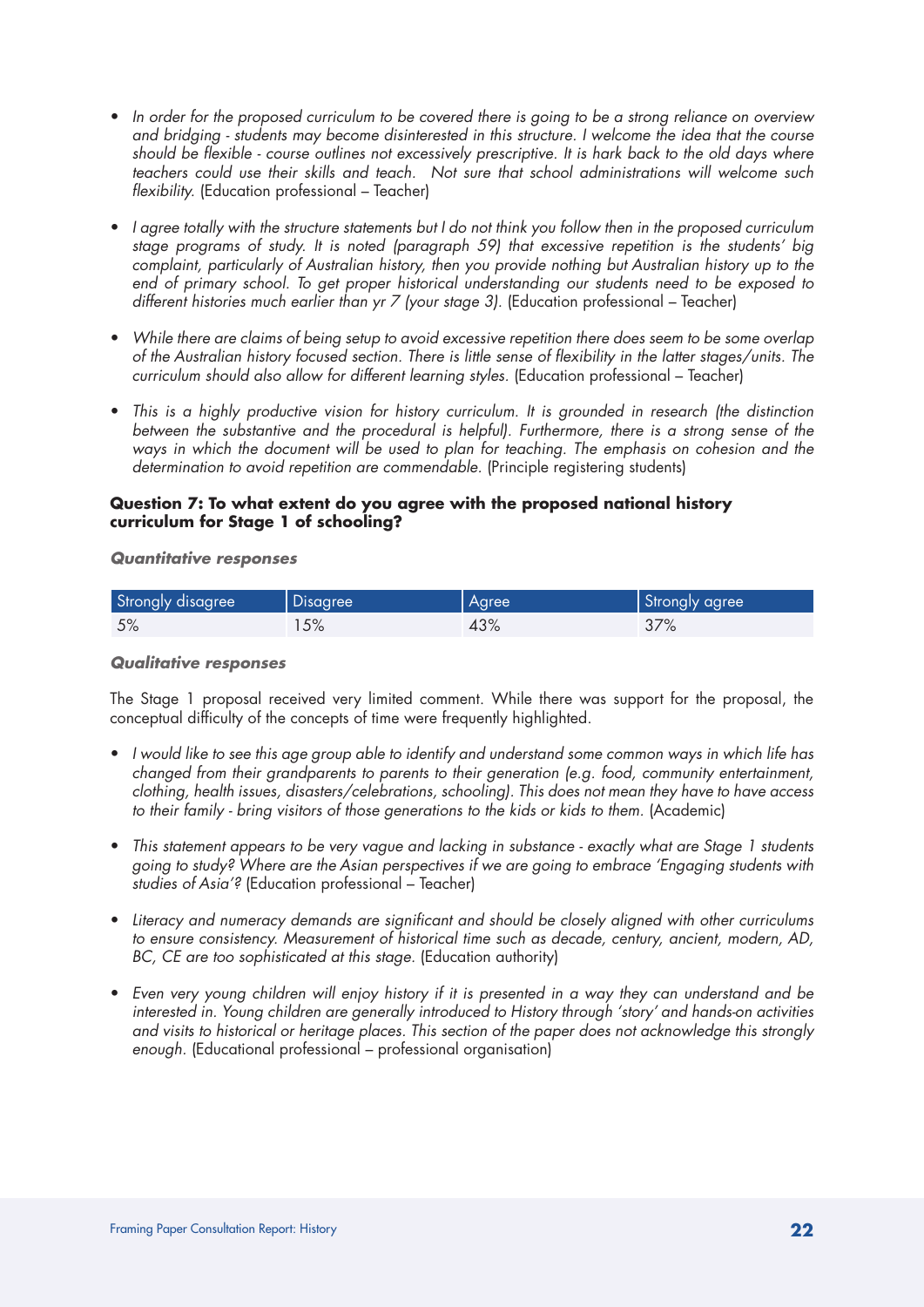# **Question 8: To what extent do you agree with the proposed national history curriculum for Stage 2 of schooling?**

*Quantitative responses*

| Strongly disagree | Disagree | Agree | Strongly agree |
|-------------------|----------|-------|----------------|
| 6%                | 20%      | 47%   | 27%            |

### *Qualitative responses*

Respondents noted a range of concerns with the Stage 2 proposal. Some of these included the emphasis on Australian history, the lack of social history and the scope of the content.

- It is pleasing to see that in general there is little change from the overall intention of most current *primary curricula. There is a focus on the historical background of the local area and how this links with national history (and global where necessary). The four units are themed and make it possible to integrate other material.* (Educational professional – Teacher)
- • *It will be very important to ensure that there is not too much overlap between the Australian history that is taught in this stage and that which will be covered in the latter two years of Stage 3. This will need to be clarified in the draft.* (Educational professional – Teacher)
- • *The exclusion of other material other than Australian history in this stage is a mistake. I think younger students need to be introduced to world history so that they can understand Australian history.* (Educational professional – Teacher)
- • *This section is the most problematic of the paper. It is not clear. The 5 questions are too broad; there is overlap with Stage 3. Stage 2 has links to civics and citizenship, but feedback from primary teachers based on their experiences with the teaching of civics and citizenship indicates that many students will not engage with much of the content. There is danger that the Australian history taught will be repeated not only within the stages in stages 3 and 4 but within Stage 2 itself. This is very insular at a time when students are receptive to the wonder of the wider world.* (Education authority)
- • *The topics, themes and sheer quantity of content is not appropriate for such young children. They could not begin to grasp such concepts and apply them historically.* (Education professional – Teacher)

# **Question 9: To what extent do you agree with the proposed national history curriculum for Stage 3 of schooling?**

*Quantitative responses*

| Strongly disagree | Disagree | Agree | Strongly agree |
|-------------------|----------|-------|----------------|
| 12%               | 20%      | 41%   | 27%            |

# *Qualitative responses*

The Stage 3 proposal attracted the most feedback. The chronological approach was endorsed by the majority although there were a wide range of concerns about engagement value, the scope of content, the potential for repetition and the need for options.

• The Stage 3 discussion as a whole treats Asia as one region among many which should be included *when global relationships and references are discussed. This ignores the special place of Asia which is evident in the draft Declaration on Educational Goals for Young Australians and in other policy documents. Asia has a particular significance to Australia, and unless this significance is recognized in the Stage 3 history curriculum, it is difficult to see where it will be recognised within the subject.*  (Education professional – Curriculum director)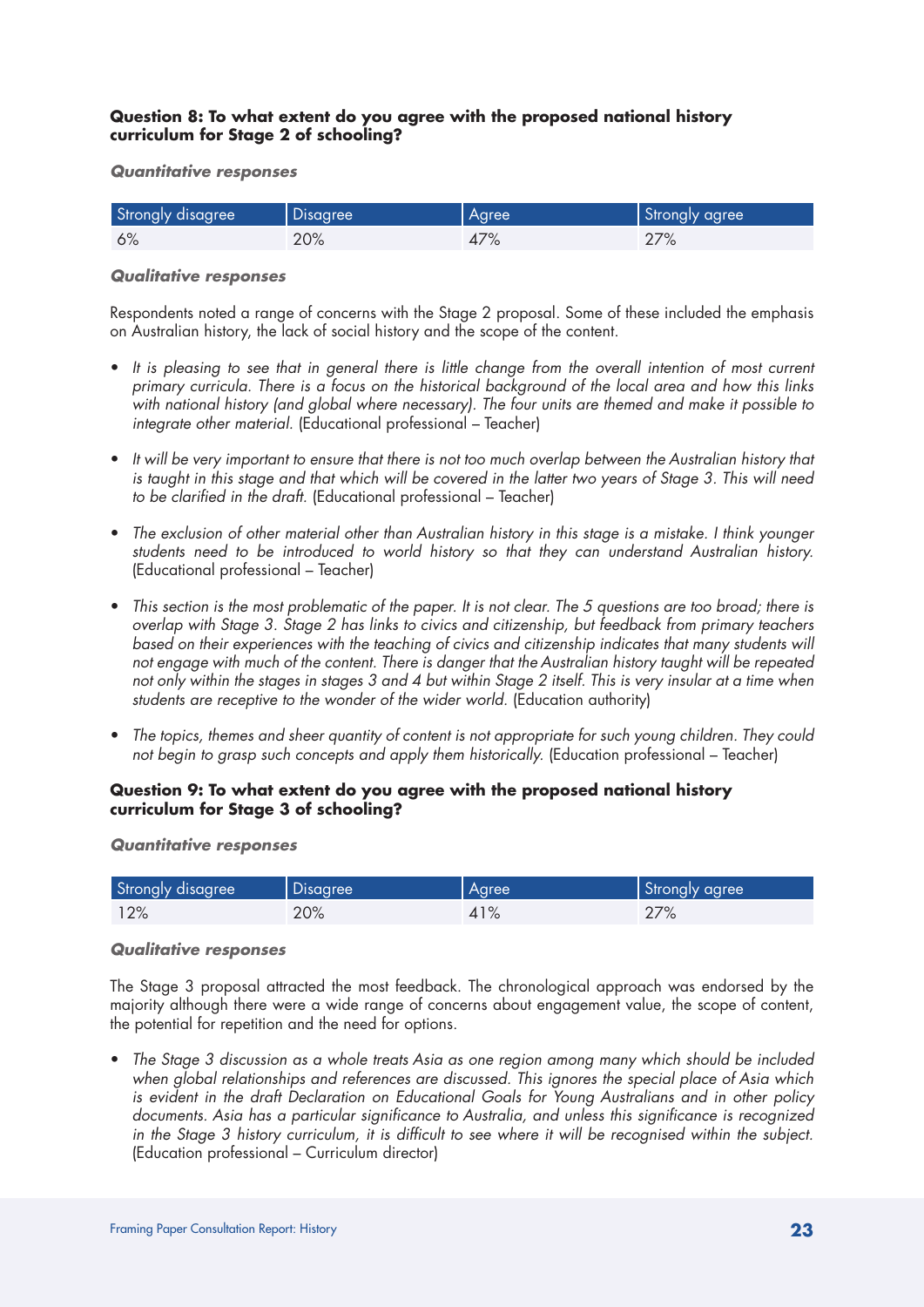- • *I am so excited by the nature of this course. It is excellent to see the common sense chronology of ancient, medieval, early and late modern, and eventually to Australia.*  (Educational professional – Teacher)
- • *Assuming that each unit corresponds to a year of schooling, there seems to be far too much content to fit into 100 indicative hours. To cover every area mentioned would not leave time for the studies in depth and 7-10 will become one big race to fit everything in. While comparative 'world history' is good,*  some choice to limit how many comparisons will be needed. (Education professional - Teacher)
- • *The idea that students will cover such broad areas as currently envisaged for Stage 3, Units 1 and 2, is breathtaking. It puts at risk the all-important engagement with the past that is currently nurtured at this stage of development. This is the point at which thirteen-year-old minds are 'hooked'. The proposed syllabus offers students in their first year at secondary school, humankind's foraging and agrarian eras over a period of more than 600 centuries, with the prospect of studying during the entirety of their second year, a continuation of the agrarian era (over a period of two and a half centuries), with the promise of the modern era to come in their third year. It is the sheer breadth of this vision that is likely to anaesthetise students. Allow teachers, after introducing a broad survey of the eras, the opportunity to spend greater time on Case studies which would both allow them to draw upon their own expertise, and allow the students the time to engage with the material.* (Academic)
- Secondary teachers are generally comfortable with what has been proposed in terms of the overall *organisation into four chronological periods and the approach to Australian history. However, there are too many topics listed and no clear guidelines on the selection and weighting of topics for study. The overly-ambitious nature of the suggested content outline has worrying implications for pedagogy and articulation with Stage 4 courses* (Professional association)

# **Question 10: To what extent do you agree with the proposed national history curriculum for Stage 4 of schooling?**

| Strongly disagree | Disagree | Agree | Strongly agree |
|-------------------|----------|-------|----------------|
| 17%               | 23%      | 40%   | 20%            |

# *Quantitative responses*

# *Qualitative responses*

The proposal for Stage 4 was the least supported section of the history framing paper. Respondents welcomed the variety of courses on offer, with very strong support for an Extension history course. Many respondents were concerned about the lack of detail, the provision of one year only courses and the potential for overlap with the Stage 3 course.

- This is so vague it provides no clear understanding of what is to be implemented. What options will *remain available? Will there be a core study are questions yet to be answered?*  (Education professional – Teacher)
- • *Although there is not much detail here, it seems that it will contribute to a higher-quality, more rigorous academic culture in senior history and this is a welcome development. The curriculum must be structured*  to engage students and teachers with current debates in history and make students aware that they are *part of an international community of scholars.* (Academic)
- • *Year 11 should be a preliminary year to the HSC. So many students now come from overseas that they need a year to settle into the Australian view of History study.* (Education professional – Teacher)
- • *How the overlap of content in junior and senior courses will impact on the study of history in the senior years requires clarification. The proposal of a History Extension course is to be commended.* (Education authority)